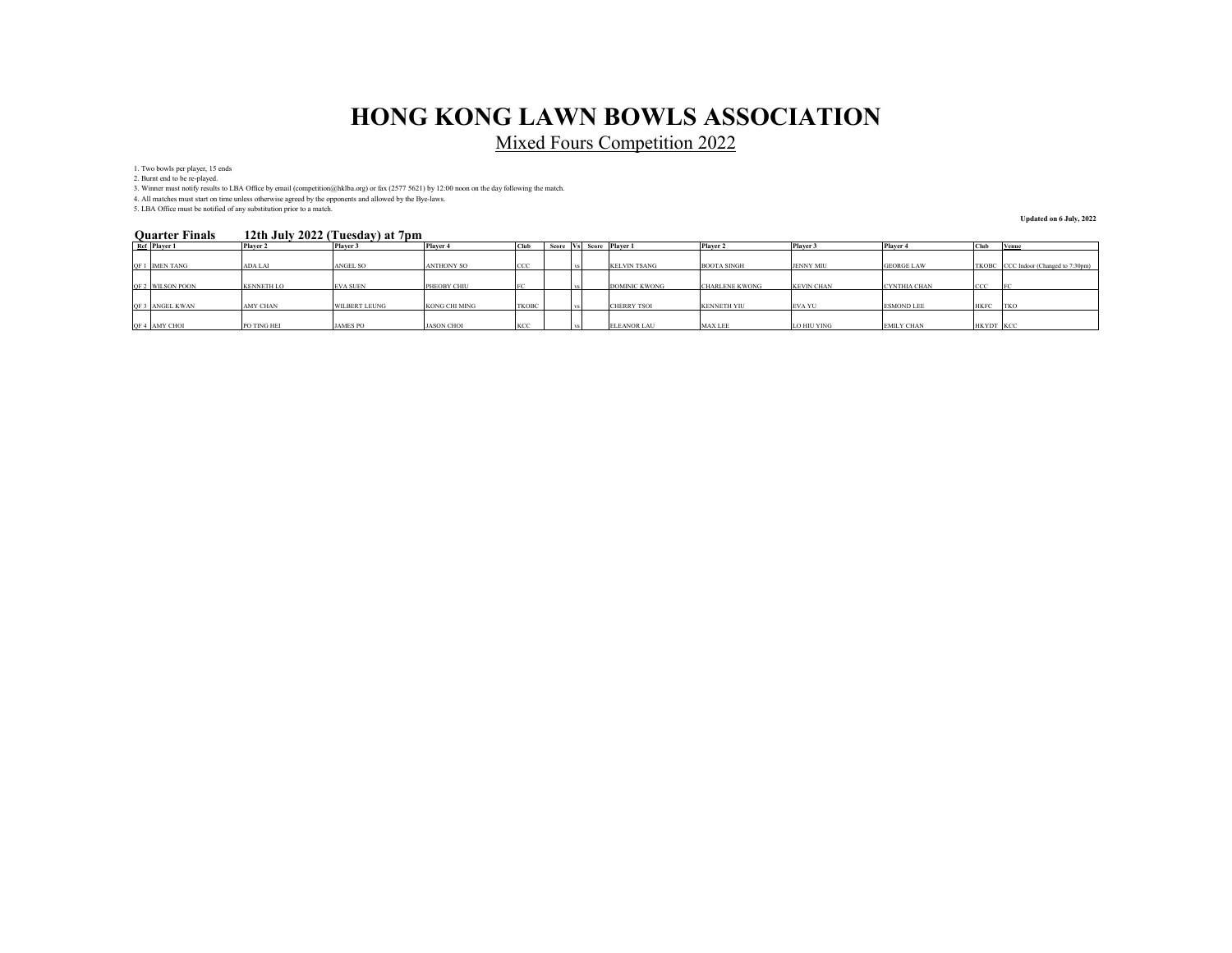Mixed Fours Competition 2022

1. Two bowls per player, 15 ends

2. Burnt end to be re-played.

3. Winner must notify results to LBA Office by email (competition@hklba.org) or fax (2577 5621) by 12:00 noon on the day following the match.

4. All matches must start on time unless otherwise agreed by the opponents and allowed by the Bye-laws. 5. LBA Office must be notified of any substitution prior to a match.

#### **19th July 2022 (Tuesday) at 7pm (Provisional) Semi Finals**

**Updated on 18 May, 2022**

| Ref Player 1    | Player 2 | Player 3              | Player 4 | <b>Club</b> |  | Player 2<br>Score Vs Score Player 1 | ---<br>Player 3 | Player 4 | Club | Venu |
|-----------------|----------|-----------------------|----------|-------------|--|-------------------------------------|-----------------|----------|------|------|
|                 |          |                       |          |             |  |                                     |                 |          |      |      |
| SF 1            |          | $W/OO$ F <sup>2</sup> |          |             |  |                                     | $W/O$ OF        |          |      |      |
|                 |          |                       |          |             |  |                                     |                 |          |      |      |
| SF <sub>2</sub> |          | $W/O$ OF 2            |          |             |  |                                     | W/OO            |          |      |      |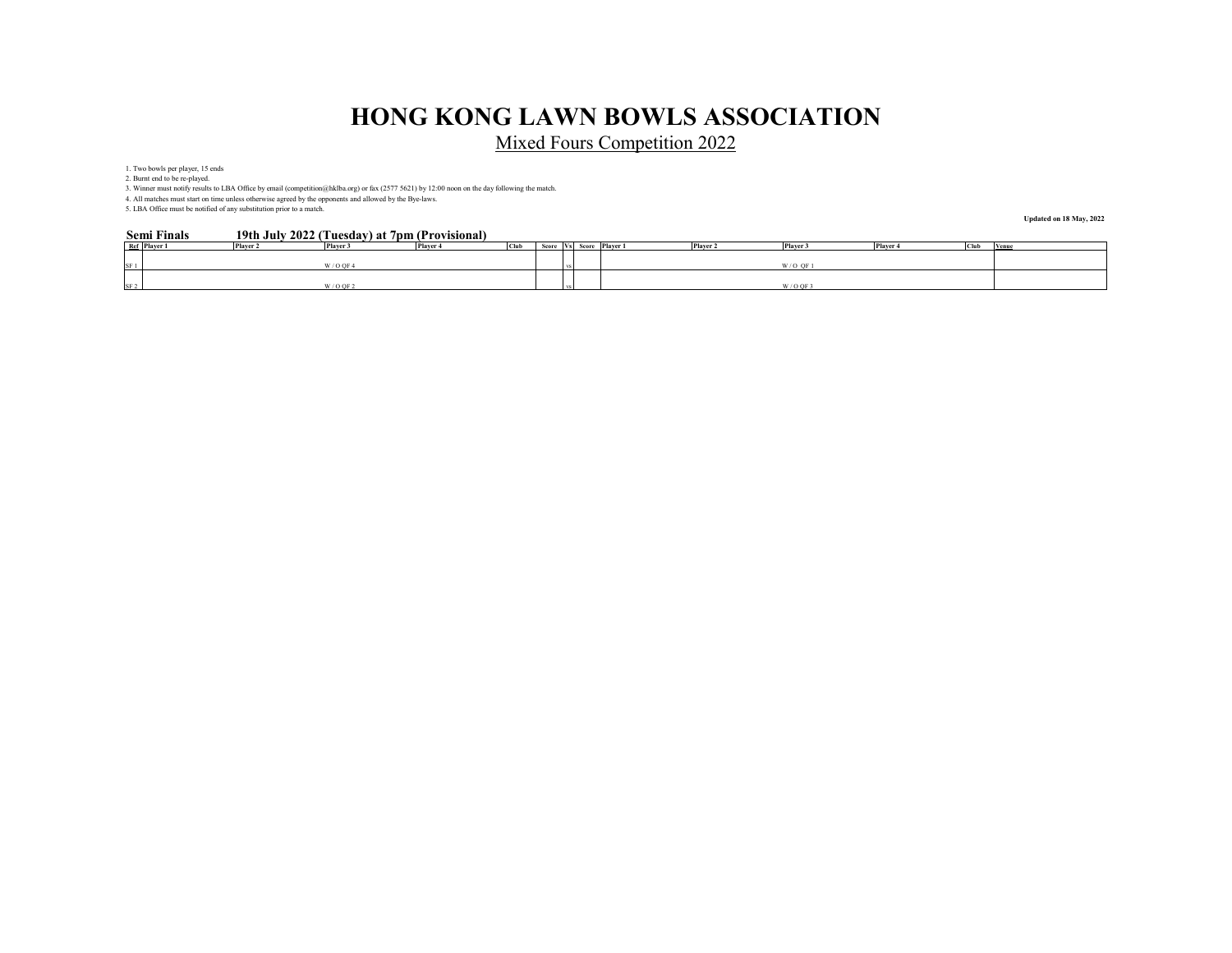Mixed Fours Competition 2022

1. Two bowls per player, 15 ends

2. Burnt end to be re-played.

3. Winner must notify results to LBA Office by email (competition@hklba.org) or fax (2577 5621) by 12:00 noon on the day following the match.

4. All matches must start on time unless otherwise agreed by the opponents and allowed by the Bye-laws. 5. LBA Office must be notified of any substitution prior to a match.

#### **7th August 2022 (Sunday) (Provisional) Semi Finals**

**Updated on 18 May, 2022**

|       | эсни г шаю   |                 | $\mu$ and $\mu$ and $\mu$ and $\mu$ and $\mu$ and $\mu$ and $\mu$ |          |                    |      |        |       |          |          |              |          |            |             |
|-------|--------------|-----------------|-------------------------------------------------------------------|----------|--------------------|------|--------|-------|----------|----------|--------------|----------|------------|-------------|
|       | Ref Player 1 | <b>Player 2</b> | Player 3                                                          | Player 4 | <b>COL 3</b><br>uu | Scor | l VSI. | Score | Player 1 | Player 2 | Player 3     | Player 4 | . <u>.</u> | <b>Venu</b> |
|       |              |                 |                                                                   |          |                    |      |        |       |          |          |              |          |            |             |
| Final |              |                 | $/$ O SF                                                          |          |                    |      |        |       |          |          | WLL.<br>e E. |          |            |             |
|       |              |                 |                                                                   |          |                    |      |        |       |          |          |              |          |            |             |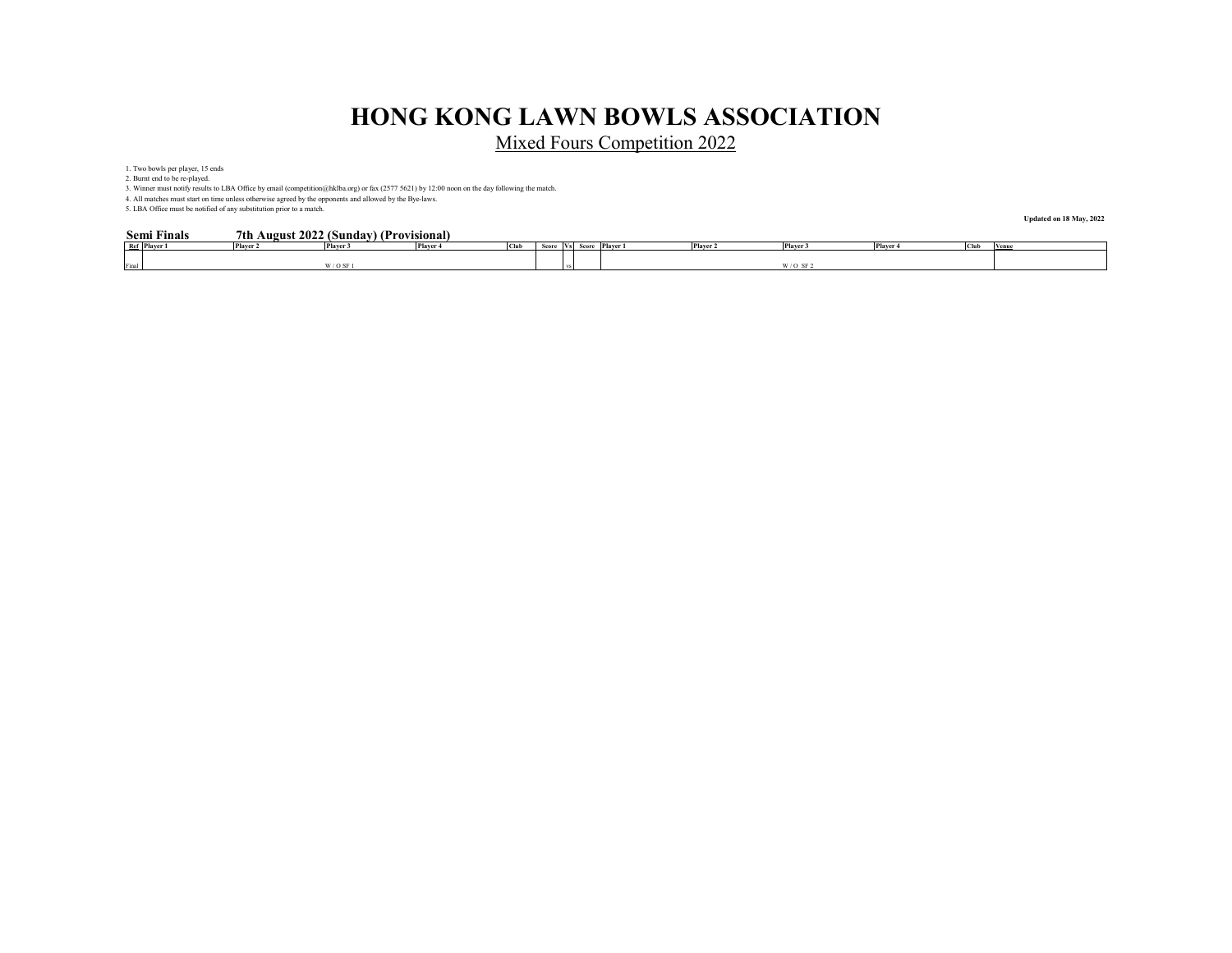### Mixed Fours Competition 2022

### Players List

| KATE CHEUNG<br>ABC<br>LAM WAI HUNG<br><b>CAMMY HAU</b><br>LAU YEE KAN<br>IE<br>JUDE YEUNG<br><b>BARRY LAI</b><br>DEBBIE CHAN<br>LO KA HING<br>ABC<br>TKO<br>AWASG<br>PATRICK HO<br>CHEUNG MAN KEUNG<br>ANGEL HUNG<br>HA YUNG KUEN<br>ALC<br>AWASG<br><b>BECKY TSE</b><br>S K WONG<br>RITA CHAN<br>ESTHER MA<br>ALC<br><b>KAREN LAM</b><br>PETER CHAN<br><b>CENYS FUNG</b><br>DICK LI<br><b>SLY</b><br>AYFP<br>AYFP<br>HUNG WING NAM<br>DAVID CHEUNG<br>MAGGIE CHAN<br>NONTY LAU<br><b>SLY</b><br>BFC<br>FION YU<br><b>BARRY LAI</b><br>PERCY CHAN<br>LI MING SUM<br>VP<br>$_{\rm CCC}$<br>ANTHONY YIP<br>VIVIAN YIP<br><b>STANLEY LAI</b><br>ALEX LEUNG<br>CCC Indoor<br>$_{\rm CCC}$<br><b>IMEN TANG</b><br>ADA LAI<br>ANGEL SO<br><b>ANTHONY SO</b><br>CCC Indoor<br>$_{\rm CCC}$<br>CCC Indoor<br>DENNIS YIU<br>ZITA CHAN<br><b>JORDI LO</b><br><b>ROBIN CHOK</b><br>$_{\rm CCC}$<br>ALBERT LO<br><b>SUSANNA LO</b><br>HELEN CHEUNG<br><b>JOHN NG</b><br>CCC Indoor<br>$_{\rm CCC}$<br>DOMINIC KWONG<br>CHARLENE KWONG<br>CYNTHIA CHAN<br>NELSON WAN<br>CCC Indoor<br>$_{\rm CCC}$<br>PAUL LEE<br><b>DANIEL HO</b><br>LAM CHUNG LAU<br><b>BONNIE LAM</b><br>CCC Indoor<br>CdeR<br>PAUL KWOK<br><b>SANDRA HO</b><br>MANDY HO<br>ANNIE TAM<br>CdeR Indoor<br>CdeR Indoor<br>CdeR<br>YOANNE WONG<br>DANNY WONG<br>TERENCE LUK<br>EDNA LAU<br>CANDY NG<br>CHOW KIN HOI<br>CdeR<br>HELEN CHAN<br>RAYMOND HO<br>CdeR Outdoor<br>YAU LAI YIN<br>P F WONG<br>CdeR<br>AMELIA CHAN<br>THOMAS LAU<br>CdeR Indoor<br>PETE SZE<br>LISA CHUI<br><b>JOE POON</b><br>NG TIM BO<br>VP<br>CLBC<br>CLBC<br>JOHN LI<br>ANTONIA YIU<br>RANDAL CHU<br>VP<br>CANDY NG<br>$_{\tiny{\text{CSD}}}$<br>TKO<br>S M CHEUNG<br><b>EMILY SIU</b><br>SZETO WAI CHING<br>K L MAN<br>CSD<br>SALINA WONG<br>H P TING<br>K W LEUNG<br>TKO<br>H K MAN<br>FC<br>JOANNE LEUNG<br>LARRY CHAU<br>KIT HUI<br><b>JASON LI</b><br>FC<br>FC<br>ERICA LEUNG<br>WONG PING TAK<br><b>JESSIE LAM</b><br>O B ADEM<br>FC<br>KENNETH LO<br>PHEOBY CHIU<br>FC<br><b>WILSON POON</b><br><b>EVA SUEN</b><br>FC<br>FC<br>DAPHNE YEUNG<br>LEUNG KIM FUNG<br><b>JOANNE HO</b><br><b>KENT CHAN</b><br>FC<br>FC<br>LINDA LEE<br><b>CHENG MAI YUNG</b><br><b>BENNY IM</b><br>IP TAK KWONG<br>FC<br>CARRIE TAM<br>POWELL CHENG<br>FC<br>PAUL LEE<br>ERIC LAM<br>FC<br>FC<br>BEN YUEN<br>TERRENCE TAM<br>JAIMEE MO<br>MAGGIE SO<br>FC<br>FSLBC<br>ANGELA YEUNG<br>LITZ CHEUNG<br><b>FANNY NGAI</b><br>CHU SIK YUEN<br>VP<br>FSLBC<br>LAU CHI HO<br>ALI CHAN<br>CAMIL LEI<br>HO KWOK KEUNG<br>VP<br>GBLBC<br>C S TAM<br>ANN LAU<br><b>CONNIE LO</b><br>MICHEAL WAN<br>IE<br>GBLBC<br>ANGIE HUI<br>ANKIE KWAN<br>JOE LAI<br>BOBBY WONG<br>VP<br>GBLBC<br>FIONA CHEUNG<br><b>ALBERT KWOK</b><br>ESTHER CHAN<br>F.C. LI<br>IE<br><b>MANDY WONG</b><br>GBLBC<br><b>JOSEPH LEE</b><br>NG C.F. ALFRED<br>POLLY MAK<br>VP<br>GBLBC<br>TERESA NG<br>FRANCIS HUI<br>CHRISTINE LEUNG<br>SIMON CHAN<br>IE<br>GBLBC<br>VESTA CHUNG<br>SUNNY WONG WY<br>KEN NG<br>MAGGIE CHENG<br>ALC<br>GLBC<br>SLY<br>TSUI TONG YONG<br>CANDY AU<br>YAU KA KWONG<br>WILLIAM WONG<br>HKCC<br>ALICE CHAN<br>CHAN P.A.<br><b>IRENE CHOW</b><br>NICHOLAS TSANG<br>HKCC<br>HKCC<br>TERESA CHEUNG<br>JUNE OLSSON<br>ALAN OLSSON<br>WAYNE WONG<br>HKCC<br>HKCC<br>MARK LI<br><b>GORDON CHAN</b><br>M T LAM<br>EUNICE NG<br>HKCC | <b>CLUB</b> | <b>LEAD</b> | <b>TWO</b> | <b>THREE</b> | <b>SKIP</b> | <b>HOME GREEN</b> |
|----------------------------------------------------------------------------------------------------------------------------------------------------------------------------------------------------------------------------------------------------------------------------------------------------------------------------------------------------------------------------------------------------------------------------------------------------------------------------------------------------------------------------------------------------------------------------------------------------------------------------------------------------------------------------------------------------------------------------------------------------------------------------------------------------------------------------------------------------------------------------------------------------------------------------------------------------------------------------------------------------------------------------------------------------------------------------------------------------------------------------------------------------------------------------------------------------------------------------------------------------------------------------------------------------------------------------------------------------------------------------------------------------------------------------------------------------------------------------------------------------------------------------------------------------------------------------------------------------------------------------------------------------------------------------------------------------------------------------------------------------------------------------------------------------------------------------------------------------------------------------------------------------------------------------------------------------------------------------------------------------------------------------------------------------------------------------------------------------------------------------------------------------------------------------------------------------------------------------------------------------------------------------------------------------------------------------------------------------------------------------------------------------------------------------------------------------------------------------------------------------------------------------------------------------------------------------------------------------------------------------------------------------------------------------------------------------------------------------------------------------------------------------------------------------------------------------------------------------------------------------------------------------------------------------------------------------------------------------------------------------------------------------------------------------------------------------------------------------------------------------------------------------------------------------------------------------------------------------------------------------------------------------------------------------------------------------------|-------------|-------------|------------|--------------|-------------|-------------------|
|                                                                                                                                                                                                                                                                                                                                                                                                                                                                                                                                                                                                                                                                                                                                                                                                                                                                                                                                                                                                                                                                                                                                                                                                                                                                                                                                                                                                                                                                                                                                                                                                                                                                                                                                                                                                                                                                                                                                                                                                                                                                                                                                                                                                                                                                                                                                                                                                                                                                                                                                                                                                                                                                                                                                                                                                                                                                                                                                                                                                                                                                                                                                                                                                                                                                                                                                  |             |             |            |              |             |                   |
|                                                                                                                                                                                                                                                                                                                                                                                                                                                                                                                                                                                                                                                                                                                                                                                                                                                                                                                                                                                                                                                                                                                                                                                                                                                                                                                                                                                                                                                                                                                                                                                                                                                                                                                                                                                                                                                                                                                                                                                                                                                                                                                                                                                                                                                                                                                                                                                                                                                                                                                                                                                                                                                                                                                                                                                                                                                                                                                                                                                                                                                                                                                                                                                                                                                                                                                                  |             |             |            |              |             |                   |
|                                                                                                                                                                                                                                                                                                                                                                                                                                                                                                                                                                                                                                                                                                                                                                                                                                                                                                                                                                                                                                                                                                                                                                                                                                                                                                                                                                                                                                                                                                                                                                                                                                                                                                                                                                                                                                                                                                                                                                                                                                                                                                                                                                                                                                                                                                                                                                                                                                                                                                                                                                                                                                                                                                                                                                                                                                                                                                                                                                                                                                                                                                                                                                                                                                                                                                                                  |             |             |            |              |             |                   |
|                                                                                                                                                                                                                                                                                                                                                                                                                                                                                                                                                                                                                                                                                                                                                                                                                                                                                                                                                                                                                                                                                                                                                                                                                                                                                                                                                                                                                                                                                                                                                                                                                                                                                                                                                                                                                                                                                                                                                                                                                                                                                                                                                                                                                                                                                                                                                                                                                                                                                                                                                                                                                                                                                                                                                                                                                                                                                                                                                                                                                                                                                                                                                                                                                                                                                                                                  |             |             |            |              |             |                   |
|                                                                                                                                                                                                                                                                                                                                                                                                                                                                                                                                                                                                                                                                                                                                                                                                                                                                                                                                                                                                                                                                                                                                                                                                                                                                                                                                                                                                                                                                                                                                                                                                                                                                                                                                                                                                                                                                                                                                                                                                                                                                                                                                                                                                                                                                                                                                                                                                                                                                                                                                                                                                                                                                                                                                                                                                                                                                                                                                                                                                                                                                                                                                                                                                                                                                                                                                  |             |             |            |              |             |                   |
|                                                                                                                                                                                                                                                                                                                                                                                                                                                                                                                                                                                                                                                                                                                                                                                                                                                                                                                                                                                                                                                                                                                                                                                                                                                                                                                                                                                                                                                                                                                                                                                                                                                                                                                                                                                                                                                                                                                                                                                                                                                                                                                                                                                                                                                                                                                                                                                                                                                                                                                                                                                                                                                                                                                                                                                                                                                                                                                                                                                                                                                                                                                                                                                                                                                                                                                                  |             |             |            |              |             |                   |
|                                                                                                                                                                                                                                                                                                                                                                                                                                                                                                                                                                                                                                                                                                                                                                                                                                                                                                                                                                                                                                                                                                                                                                                                                                                                                                                                                                                                                                                                                                                                                                                                                                                                                                                                                                                                                                                                                                                                                                                                                                                                                                                                                                                                                                                                                                                                                                                                                                                                                                                                                                                                                                                                                                                                                                                                                                                                                                                                                                                                                                                                                                                                                                                                                                                                                                                                  |             |             |            |              |             |                   |
|                                                                                                                                                                                                                                                                                                                                                                                                                                                                                                                                                                                                                                                                                                                                                                                                                                                                                                                                                                                                                                                                                                                                                                                                                                                                                                                                                                                                                                                                                                                                                                                                                                                                                                                                                                                                                                                                                                                                                                                                                                                                                                                                                                                                                                                                                                                                                                                                                                                                                                                                                                                                                                                                                                                                                                                                                                                                                                                                                                                                                                                                                                                                                                                                                                                                                                                                  |             |             |            |              |             |                   |
|                                                                                                                                                                                                                                                                                                                                                                                                                                                                                                                                                                                                                                                                                                                                                                                                                                                                                                                                                                                                                                                                                                                                                                                                                                                                                                                                                                                                                                                                                                                                                                                                                                                                                                                                                                                                                                                                                                                                                                                                                                                                                                                                                                                                                                                                                                                                                                                                                                                                                                                                                                                                                                                                                                                                                                                                                                                                                                                                                                                                                                                                                                                                                                                                                                                                                                                                  |             |             |            |              |             |                   |
|                                                                                                                                                                                                                                                                                                                                                                                                                                                                                                                                                                                                                                                                                                                                                                                                                                                                                                                                                                                                                                                                                                                                                                                                                                                                                                                                                                                                                                                                                                                                                                                                                                                                                                                                                                                                                                                                                                                                                                                                                                                                                                                                                                                                                                                                                                                                                                                                                                                                                                                                                                                                                                                                                                                                                                                                                                                                                                                                                                                                                                                                                                                                                                                                                                                                                                                                  |             |             |            |              |             |                   |
|                                                                                                                                                                                                                                                                                                                                                                                                                                                                                                                                                                                                                                                                                                                                                                                                                                                                                                                                                                                                                                                                                                                                                                                                                                                                                                                                                                                                                                                                                                                                                                                                                                                                                                                                                                                                                                                                                                                                                                                                                                                                                                                                                                                                                                                                                                                                                                                                                                                                                                                                                                                                                                                                                                                                                                                                                                                                                                                                                                                                                                                                                                                                                                                                                                                                                                                                  |             |             |            |              |             |                   |
|                                                                                                                                                                                                                                                                                                                                                                                                                                                                                                                                                                                                                                                                                                                                                                                                                                                                                                                                                                                                                                                                                                                                                                                                                                                                                                                                                                                                                                                                                                                                                                                                                                                                                                                                                                                                                                                                                                                                                                                                                                                                                                                                                                                                                                                                                                                                                                                                                                                                                                                                                                                                                                                                                                                                                                                                                                                                                                                                                                                                                                                                                                                                                                                                                                                                                                                                  |             |             |            |              |             |                   |
|                                                                                                                                                                                                                                                                                                                                                                                                                                                                                                                                                                                                                                                                                                                                                                                                                                                                                                                                                                                                                                                                                                                                                                                                                                                                                                                                                                                                                                                                                                                                                                                                                                                                                                                                                                                                                                                                                                                                                                                                                                                                                                                                                                                                                                                                                                                                                                                                                                                                                                                                                                                                                                                                                                                                                                                                                                                                                                                                                                                                                                                                                                                                                                                                                                                                                                                                  |             |             |            |              |             |                   |
|                                                                                                                                                                                                                                                                                                                                                                                                                                                                                                                                                                                                                                                                                                                                                                                                                                                                                                                                                                                                                                                                                                                                                                                                                                                                                                                                                                                                                                                                                                                                                                                                                                                                                                                                                                                                                                                                                                                                                                                                                                                                                                                                                                                                                                                                                                                                                                                                                                                                                                                                                                                                                                                                                                                                                                                                                                                                                                                                                                                                                                                                                                                                                                                                                                                                                                                                  |             |             |            |              |             |                   |
|                                                                                                                                                                                                                                                                                                                                                                                                                                                                                                                                                                                                                                                                                                                                                                                                                                                                                                                                                                                                                                                                                                                                                                                                                                                                                                                                                                                                                                                                                                                                                                                                                                                                                                                                                                                                                                                                                                                                                                                                                                                                                                                                                                                                                                                                                                                                                                                                                                                                                                                                                                                                                                                                                                                                                                                                                                                                                                                                                                                                                                                                                                                                                                                                                                                                                                                                  |             |             |            |              |             |                   |
|                                                                                                                                                                                                                                                                                                                                                                                                                                                                                                                                                                                                                                                                                                                                                                                                                                                                                                                                                                                                                                                                                                                                                                                                                                                                                                                                                                                                                                                                                                                                                                                                                                                                                                                                                                                                                                                                                                                                                                                                                                                                                                                                                                                                                                                                                                                                                                                                                                                                                                                                                                                                                                                                                                                                                                                                                                                                                                                                                                                                                                                                                                                                                                                                                                                                                                                                  |             |             |            |              |             |                   |
|                                                                                                                                                                                                                                                                                                                                                                                                                                                                                                                                                                                                                                                                                                                                                                                                                                                                                                                                                                                                                                                                                                                                                                                                                                                                                                                                                                                                                                                                                                                                                                                                                                                                                                                                                                                                                                                                                                                                                                                                                                                                                                                                                                                                                                                                                                                                                                                                                                                                                                                                                                                                                                                                                                                                                                                                                                                                                                                                                                                                                                                                                                                                                                                                                                                                                                                                  |             |             |            |              |             |                   |
|                                                                                                                                                                                                                                                                                                                                                                                                                                                                                                                                                                                                                                                                                                                                                                                                                                                                                                                                                                                                                                                                                                                                                                                                                                                                                                                                                                                                                                                                                                                                                                                                                                                                                                                                                                                                                                                                                                                                                                                                                                                                                                                                                                                                                                                                                                                                                                                                                                                                                                                                                                                                                                                                                                                                                                                                                                                                                                                                                                                                                                                                                                                                                                                                                                                                                                                                  |             |             |            |              |             |                   |
|                                                                                                                                                                                                                                                                                                                                                                                                                                                                                                                                                                                                                                                                                                                                                                                                                                                                                                                                                                                                                                                                                                                                                                                                                                                                                                                                                                                                                                                                                                                                                                                                                                                                                                                                                                                                                                                                                                                                                                                                                                                                                                                                                                                                                                                                                                                                                                                                                                                                                                                                                                                                                                                                                                                                                                                                                                                                                                                                                                                                                                                                                                                                                                                                                                                                                                                                  |             |             |            |              |             |                   |
|                                                                                                                                                                                                                                                                                                                                                                                                                                                                                                                                                                                                                                                                                                                                                                                                                                                                                                                                                                                                                                                                                                                                                                                                                                                                                                                                                                                                                                                                                                                                                                                                                                                                                                                                                                                                                                                                                                                                                                                                                                                                                                                                                                                                                                                                                                                                                                                                                                                                                                                                                                                                                                                                                                                                                                                                                                                                                                                                                                                                                                                                                                                                                                                                                                                                                                                                  |             |             |            |              |             |                   |
|                                                                                                                                                                                                                                                                                                                                                                                                                                                                                                                                                                                                                                                                                                                                                                                                                                                                                                                                                                                                                                                                                                                                                                                                                                                                                                                                                                                                                                                                                                                                                                                                                                                                                                                                                                                                                                                                                                                                                                                                                                                                                                                                                                                                                                                                                                                                                                                                                                                                                                                                                                                                                                                                                                                                                                                                                                                                                                                                                                                                                                                                                                                                                                                                                                                                                                                                  |             |             |            |              |             |                   |
|                                                                                                                                                                                                                                                                                                                                                                                                                                                                                                                                                                                                                                                                                                                                                                                                                                                                                                                                                                                                                                                                                                                                                                                                                                                                                                                                                                                                                                                                                                                                                                                                                                                                                                                                                                                                                                                                                                                                                                                                                                                                                                                                                                                                                                                                                                                                                                                                                                                                                                                                                                                                                                                                                                                                                                                                                                                                                                                                                                                                                                                                                                                                                                                                                                                                                                                                  |             |             |            |              |             |                   |
|                                                                                                                                                                                                                                                                                                                                                                                                                                                                                                                                                                                                                                                                                                                                                                                                                                                                                                                                                                                                                                                                                                                                                                                                                                                                                                                                                                                                                                                                                                                                                                                                                                                                                                                                                                                                                                                                                                                                                                                                                                                                                                                                                                                                                                                                                                                                                                                                                                                                                                                                                                                                                                                                                                                                                                                                                                                                                                                                                                                                                                                                                                                                                                                                                                                                                                                                  |             |             |            |              |             |                   |
|                                                                                                                                                                                                                                                                                                                                                                                                                                                                                                                                                                                                                                                                                                                                                                                                                                                                                                                                                                                                                                                                                                                                                                                                                                                                                                                                                                                                                                                                                                                                                                                                                                                                                                                                                                                                                                                                                                                                                                                                                                                                                                                                                                                                                                                                                                                                                                                                                                                                                                                                                                                                                                                                                                                                                                                                                                                                                                                                                                                                                                                                                                                                                                                                                                                                                                                                  |             |             |            |              |             |                   |
|                                                                                                                                                                                                                                                                                                                                                                                                                                                                                                                                                                                                                                                                                                                                                                                                                                                                                                                                                                                                                                                                                                                                                                                                                                                                                                                                                                                                                                                                                                                                                                                                                                                                                                                                                                                                                                                                                                                                                                                                                                                                                                                                                                                                                                                                                                                                                                                                                                                                                                                                                                                                                                                                                                                                                                                                                                                                                                                                                                                                                                                                                                                                                                                                                                                                                                                                  |             |             |            |              |             |                   |
|                                                                                                                                                                                                                                                                                                                                                                                                                                                                                                                                                                                                                                                                                                                                                                                                                                                                                                                                                                                                                                                                                                                                                                                                                                                                                                                                                                                                                                                                                                                                                                                                                                                                                                                                                                                                                                                                                                                                                                                                                                                                                                                                                                                                                                                                                                                                                                                                                                                                                                                                                                                                                                                                                                                                                                                                                                                                                                                                                                                                                                                                                                                                                                                                                                                                                                                                  |             |             |            |              |             |                   |
|                                                                                                                                                                                                                                                                                                                                                                                                                                                                                                                                                                                                                                                                                                                                                                                                                                                                                                                                                                                                                                                                                                                                                                                                                                                                                                                                                                                                                                                                                                                                                                                                                                                                                                                                                                                                                                                                                                                                                                                                                                                                                                                                                                                                                                                                                                                                                                                                                                                                                                                                                                                                                                                                                                                                                                                                                                                                                                                                                                                                                                                                                                                                                                                                                                                                                                                                  |             |             |            |              |             |                   |
|                                                                                                                                                                                                                                                                                                                                                                                                                                                                                                                                                                                                                                                                                                                                                                                                                                                                                                                                                                                                                                                                                                                                                                                                                                                                                                                                                                                                                                                                                                                                                                                                                                                                                                                                                                                                                                                                                                                                                                                                                                                                                                                                                                                                                                                                                                                                                                                                                                                                                                                                                                                                                                                                                                                                                                                                                                                                                                                                                                                                                                                                                                                                                                                                                                                                                                                                  |             |             |            |              |             |                   |
|                                                                                                                                                                                                                                                                                                                                                                                                                                                                                                                                                                                                                                                                                                                                                                                                                                                                                                                                                                                                                                                                                                                                                                                                                                                                                                                                                                                                                                                                                                                                                                                                                                                                                                                                                                                                                                                                                                                                                                                                                                                                                                                                                                                                                                                                                                                                                                                                                                                                                                                                                                                                                                                                                                                                                                                                                                                                                                                                                                                                                                                                                                                                                                                                                                                                                                                                  |             |             |            |              |             |                   |
|                                                                                                                                                                                                                                                                                                                                                                                                                                                                                                                                                                                                                                                                                                                                                                                                                                                                                                                                                                                                                                                                                                                                                                                                                                                                                                                                                                                                                                                                                                                                                                                                                                                                                                                                                                                                                                                                                                                                                                                                                                                                                                                                                                                                                                                                                                                                                                                                                                                                                                                                                                                                                                                                                                                                                                                                                                                                                                                                                                                                                                                                                                                                                                                                                                                                                                                                  |             |             |            |              |             |                   |
|                                                                                                                                                                                                                                                                                                                                                                                                                                                                                                                                                                                                                                                                                                                                                                                                                                                                                                                                                                                                                                                                                                                                                                                                                                                                                                                                                                                                                                                                                                                                                                                                                                                                                                                                                                                                                                                                                                                                                                                                                                                                                                                                                                                                                                                                                                                                                                                                                                                                                                                                                                                                                                                                                                                                                                                                                                                                                                                                                                                                                                                                                                                                                                                                                                                                                                                                  |             |             |            |              |             |                   |
|                                                                                                                                                                                                                                                                                                                                                                                                                                                                                                                                                                                                                                                                                                                                                                                                                                                                                                                                                                                                                                                                                                                                                                                                                                                                                                                                                                                                                                                                                                                                                                                                                                                                                                                                                                                                                                                                                                                                                                                                                                                                                                                                                                                                                                                                                                                                                                                                                                                                                                                                                                                                                                                                                                                                                                                                                                                                                                                                                                                                                                                                                                                                                                                                                                                                                                                                  |             |             |            |              |             |                   |
|                                                                                                                                                                                                                                                                                                                                                                                                                                                                                                                                                                                                                                                                                                                                                                                                                                                                                                                                                                                                                                                                                                                                                                                                                                                                                                                                                                                                                                                                                                                                                                                                                                                                                                                                                                                                                                                                                                                                                                                                                                                                                                                                                                                                                                                                                                                                                                                                                                                                                                                                                                                                                                                                                                                                                                                                                                                                                                                                                                                                                                                                                                                                                                                                                                                                                                                                  |             |             |            |              |             |                   |
|                                                                                                                                                                                                                                                                                                                                                                                                                                                                                                                                                                                                                                                                                                                                                                                                                                                                                                                                                                                                                                                                                                                                                                                                                                                                                                                                                                                                                                                                                                                                                                                                                                                                                                                                                                                                                                                                                                                                                                                                                                                                                                                                                                                                                                                                                                                                                                                                                                                                                                                                                                                                                                                                                                                                                                                                                                                                                                                                                                                                                                                                                                                                                                                                                                                                                                                                  |             |             |            |              |             |                   |
|                                                                                                                                                                                                                                                                                                                                                                                                                                                                                                                                                                                                                                                                                                                                                                                                                                                                                                                                                                                                                                                                                                                                                                                                                                                                                                                                                                                                                                                                                                                                                                                                                                                                                                                                                                                                                                                                                                                                                                                                                                                                                                                                                                                                                                                                                                                                                                                                                                                                                                                                                                                                                                                                                                                                                                                                                                                                                                                                                                                                                                                                                                                                                                                                                                                                                                                                  |             |             |            |              |             |                   |
|                                                                                                                                                                                                                                                                                                                                                                                                                                                                                                                                                                                                                                                                                                                                                                                                                                                                                                                                                                                                                                                                                                                                                                                                                                                                                                                                                                                                                                                                                                                                                                                                                                                                                                                                                                                                                                                                                                                                                                                                                                                                                                                                                                                                                                                                                                                                                                                                                                                                                                                                                                                                                                                                                                                                                                                                                                                                                                                                                                                                                                                                                                                                                                                                                                                                                                                                  |             |             |            |              |             |                   |
|                                                                                                                                                                                                                                                                                                                                                                                                                                                                                                                                                                                                                                                                                                                                                                                                                                                                                                                                                                                                                                                                                                                                                                                                                                                                                                                                                                                                                                                                                                                                                                                                                                                                                                                                                                                                                                                                                                                                                                                                                                                                                                                                                                                                                                                                                                                                                                                                                                                                                                                                                                                                                                                                                                                                                                                                                                                                                                                                                                                                                                                                                                                                                                                                                                                                                                                                  |             |             |            |              |             |                   |
|                                                                                                                                                                                                                                                                                                                                                                                                                                                                                                                                                                                                                                                                                                                                                                                                                                                                                                                                                                                                                                                                                                                                                                                                                                                                                                                                                                                                                                                                                                                                                                                                                                                                                                                                                                                                                                                                                                                                                                                                                                                                                                                                                                                                                                                                                                                                                                                                                                                                                                                                                                                                                                                                                                                                                                                                                                                                                                                                                                                                                                                                                                                                                                                                                                                                                                                                  |             |             |            |              |             |                   |
|                                                                                                                                                                                                                                                                                                                                                                                                                                                                                                                                                                                                                                                                                                                                                                                                                                                                                                                                                                                                                                                                                                                                                                                                                                                                                                                                                                                                                                                                                                                                                                                                                                                                                                                                                                                                                                                                                                                                                                                                                                                                                                                                                                                                                                                                                                                                                                                                                                                                                                                                                                                                                                                                                                                                                                                                                                                                                                                                                                                                                                                                                                                                                                                                                                                                                                                                  |             |             |            |              |             |                   |
|                                                                                                                                                                                                                                                                                                                                                                                                                                                                                                                                                                                                                                                                                                                                                                                                                                                                                                                                                                                                                                                                                                                                                                                                                                                                                                                                                                                                                                                                                                                                                                                                                                                                                                                                                                                                                                                                                                                                                                                                                                                                                                                                                                                                                                                                                                                                                                                                                                                                                                                                                                                                                                                                                                                                                                                                                                                                                                                                                                                                                                                                                                                                                                                                                                                                                                                                  |             |             |            |              |             |                   |
| HKFC<br>M S CHUNG<br>PHILIP CHAN<br>CELINA LEUNG<br>ROXY HO<br><b>HKFC</b> Outdoor                                                                                                                                                                                                                                                                                                                                                                                                                                                                                                                                                                                                                                                                                                                                                                                                                                                                                                                                                                                                                                                                                                                                                                                                                                                                                                                                                                                                                                                                                                                                                                                                                                                                                                                                                                                                                                                                                                                                                                                                                                                                                                                                                                                                                                                                                                                                                                                                                                                                                                                                                                                                                                                                                                                                                                                                                                                                                                                                                                                                                                                                                                                                                                                                                                               |             |             |            |              |             |                   |
| HKFC<br>PHOEBE HO<br>CHRISTINE YEUNG<br>STEPHEN SY<br>C T WONG<br><b>HKFC</b> Outdoor                                                                                                                                                                                                                                                                                                                                                                                                                                                                                                                                                                                                                                                                                                                                                                                                                                                                                                                                                                                                                                                                                                                                                                                                                                                                                                                                                                                                                                                                                                                                                                                                                                                                                                                                                                                                                                                                                                                                                                                                                                                                                                                                                                                                                                                                                                                                                                                                                                                                                                                                                                                                                                                                                                                                                                                                                                                                                                                                                                                                                                                                                                                                                                                                                                            |             |             |            |              |             |                   |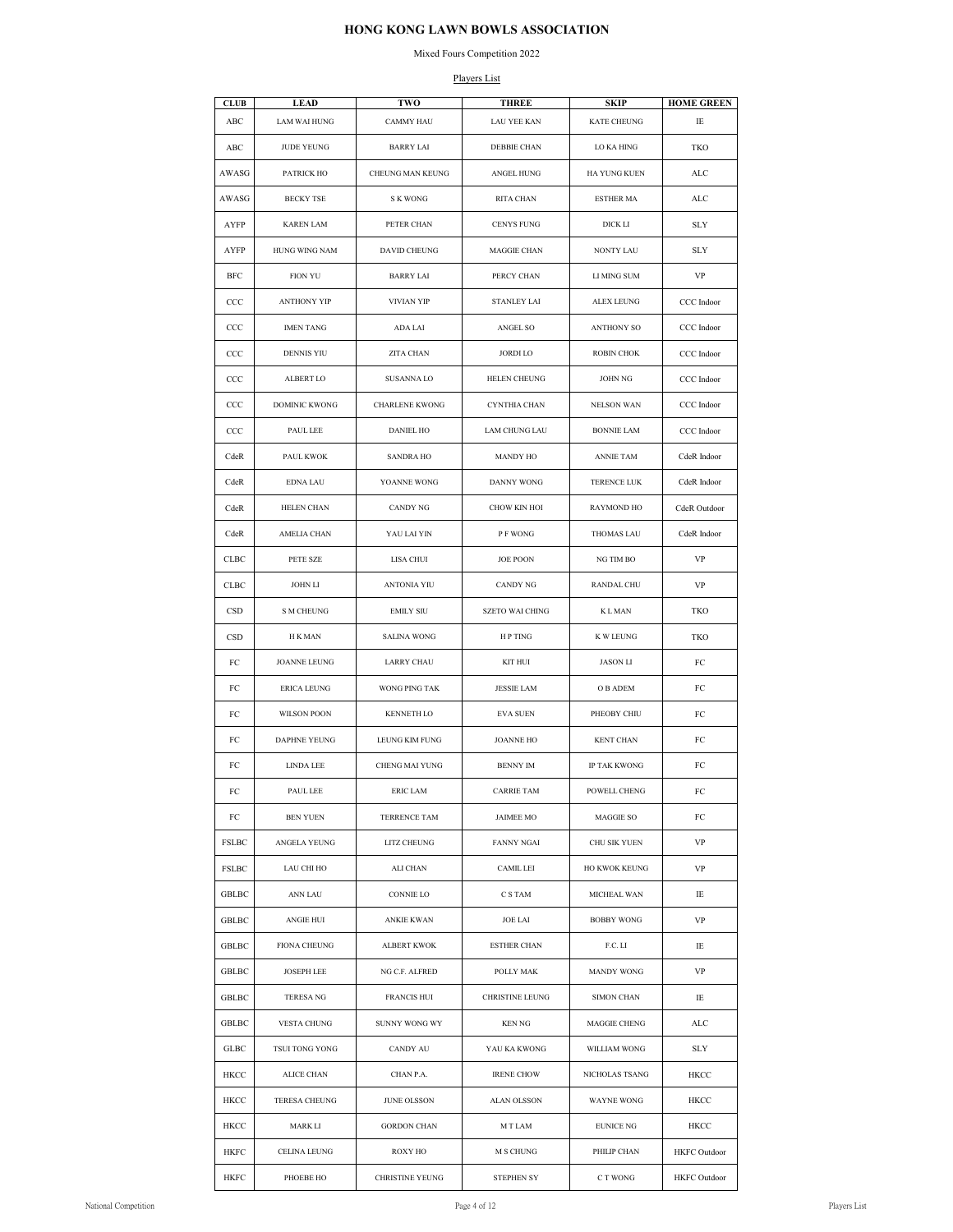### Mixed Fours Competition 2022

### Players List

| <b>CLUB</b>  | <b>LEAD</b>          | <b>TWO</b>         | <b>THREE</b>       | <b>SKIP</b>          | <b>HOME GREEN</b>   |
|--------------|----------------------|--------------------|--------------------|----------------------|---------------------|
| <b>HKFC</b>  | <b>KEN FONG</b>      | YUNSE HA           | <b>ADRIAN YAU</b>  | TONY CHEUNG          | <b>HKFC</b> Indoor  |
| HKFC         | EDMOND CHAN          | <b>IRENE CHAN</b>  | <b>EMMIE WONG</b>  | <b>WARREN CHEUNG</b> | <b>HKFC</b> Outdoor |
| HKFC         | CONNIE CHUNG         | HANNAH HA          | <b>TIMOTHY OR</b>  | MOBIN YAU            | <b>HKFC</b> Indoor  |
| HKFC         | CHERRY TSOI          | KENNETH YIU        | EVA YU             | <b>ESMOND LEE</b>    | <b>HKFC</b> Indoor  |
| HKFC         | <b>GERRY YIM</b>     | DANNY LEUNG        | <b>SHADOW LAW</b>  | <b>STANLEY LUK</b>   | HKFC Indoor         |
| HKFC         | PEGGY FAI            | YUMI WONG          | <b>FRANKIE SIU</b> | TERENCE LEE          | HKFC Indoor         |
| HKFC         | MATTHEW LEE          | RAPHAEL CHAN       | PHYLLIS WONG       | K H WONG             | HKFC Outdoor        |
| HKFC         | <b>CHARLES SO</b>    | MAY POON           | <b>WALTER KWOK</b> | DICKY MAK            | <b>HKFC</b> Indoor  |
| HKFC         | <b>JOANNE CHAN</b>   | STEPHAINE LI       | VITAS WU           | <b>BARRY HO</b>      | <b>HKFC</b> Indoor  |
| HKFC         | KENNETH FUNG         | EDMUND YIU         | CAMILLA LEUNG      | WILSON KWONG         | <b>HKFC</b> Outdoor |
| HKFC         | <b>FONDA LAW</b>     | LITA LEE           | PRISCILLA LAM      | RAYMOND AU           | HKFC Indoor         |
| HKJC         | <b>JAMES MAK</b>     | BETTY TSE          | VINCENT LAU        | <b>STEVE YAN</b>     | <b>SLY</b>          |
| <b>HKPBC</b> | <b>LAM YUEN LING</b> | <b>MIAN KWOK</b>   | SO YIU WAI         | <b>KENNETH WONG</b>  | PSRC                |
| <b>HKPBC</b> | DEREK CHAN           | DAISY CHAN         | <b>AUSTINE TAM</b> | <b>SIMON TO</b>      | PSRC                |
| HKPBC        | <b>GORAN FONG</b>    | MARGARET TONG      | PANG SHU KEE       | <b>GEORGE LEUNG</b>  | PSRC                |
| <b>HKPBC</b> | MARCO LEE            | RENATA CHAN        | OLIVIA LEE         | <b>SEAN CHAN</b>     | PSRC                |
| <b>HKYDT</b> | <b>BIANCA SZETO</b>  | ARNOLD LEUNG       | REX LO             | HEIDEN LEUNG         | VP                  |
| HKYDT        | EMMY LUK             | <b>QUENTON IP</b>  | MATO LAU           | DESMOND LAI          | VP                  |
| HKYDT        | ALEX LEE             | <b>JAMIE TAM</b>   | NICKY LAI          | <b>GARY KWAN</b>     | TM                  |
| HKYDT        | ELEANOR LAU          | MAX LEE            | LO HIU YING        | <b>EMILY CHAN</b>    | VP                  |
| HKYDT        | <b>JASON CHOW</b>    | YU YEE SIN         | <b>GLORIA HA</b>   | <b>LYNDON SHAM</b>   | VP                  |
| HKYDT        | <b>AUDREY LAI</b>    | ABBIE CHAN         | HUGO NG            | LANGLEY AU YEUNG     | VP                  |
| IRC          | MIKE NG              | SYLVIA F Y HO      | ANTHONY KAN        | ANDY HUI             | IRC                 |
| IRC          | JI YAN               | CAROL TSE          | GARY LEUNG         | K C CHING            | IRC                 |
| ILBC         | WONG SHU WAN         | TRACY LEUNG        | LEUNG CHI YEE      | JOHNNY KWAN          | ALC                 |
| <b>ILBC</b>  | <b>CHAN E HONG</b>   | <b>GRACE CHENG</b> | <b>FRANCIS YAU</b> | WONG YIU HUNG        | ALC                 |
| ILBC         | PETER CHU            | ELSEDA SHUM        | JOHNSON CHAN CS    | ERIC LO              | ALC                 |
| ILBC         | SIMON CHUNG          | RACHEL SIU         | MICHAEL CF CHEUNG  | PETE LEUNG           | TP                  |
| ILBC         | <b>SANLEY WONG</b>   | KENNETH SO         | <b>SHARON KUOK</b> | PATRICK KWOK         | VP                  |
| KBGC         | PETER SO             | MICHELLE TUNG      | KEVIN HO           | FRANK IP             | KBGC                |
| KBGC         | SANDY YUET           | SINDY LEE          | ANDREA LEUNG       | PETER K W CHAN       | KBGC                |
| KBGC         | NIK CHEUNG           | CINDY CHENG        | <b>SUNNY WONG</b>  | BILL SHUM            | KBGC                |
| KBGC         | RUBY LAI             | BILL LO            | BRIAN LEE          | DAVID P Y NG         | KBGC                |
| KBGC         | <b>JENNIFER WONG</b> | <b>BARRY NGAI</b>  | DAVID TSE          | <b>JOHNNY FAN</b>    | <b>KBGC</b>         |
| KCC          | GIGI HO              | ERIC WONG          | YING WING LI       | ANNIE YEUNG          | KCC                 |
| KCC          | AMY CHOI             | PO TING HEI        | JAMES PO           | JASON CHOI           | KCC                 |
| KCC          | ALAN YUEN            | CANDY LEUNG        | <b>JAMES TANG</b>  | DESMOND HAU          | KCC                 |
| KFLBC        | IP YAU TONG          | CHAN TAK MING      | CHI HA             | <b>STANLEY WONG</b>  | YCK                 |
| LCN          | KENNY KWAN           | MAY WONG           | HONDA SUNG         | YIU FUK MING         | TKO                 |
| LCN          | JANICE CHUNG         | RAYMOND YU         | K C CHUNG          | ROLY TAM             | TKO                 |
| LCN          | SANDY WONG           | TOM CHOY           | WU KIN CHUNG       | SANDY HO             | TKO                 |
| LCN          | <b>CANDY TSE</b>     | OLIVIA TANG        | Y C LEE            | <b>STEVEN LEE</b>    | TKO                 |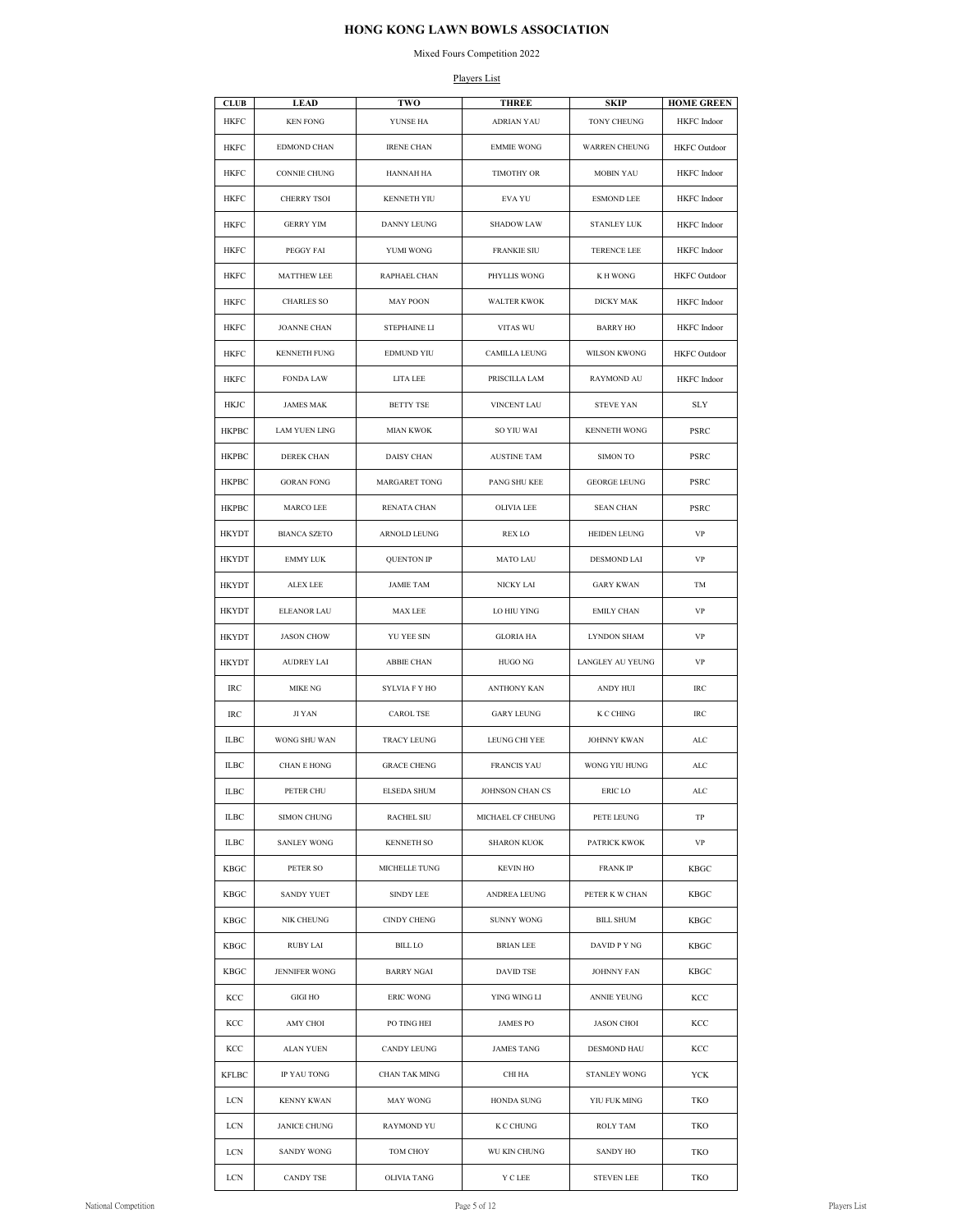### Mixed Fours Competition 2022

### Players List

| <b>CLUB</b>  | <b>LEAD</b>         | TWO                | <b>THREE</b>          | <b>SKIP</b>                    | <b>HOME GREEN</b> |
|--------------|---------------------|--------------------|-----------------------|--------------------------------|-------------------|
| LCN          | Y Y LAU             | TIM CHAN           | <b>JOHN LEE</b>       | <b>HENRY WONG</b>              | <b>TKO</b>        |
| LCN          | <b>RAYMOND NG</b>   | <b>BARBARA LAM</b> | MICHAEL WONG          | <b>SAMSON NGAN</b>             | TKO               |
| SBI          | QUEENIE SHUM        | H C FOK            | Y Y WONG              | <b>KELLY YU</b>                | SBI               |
| SBI          | CHOY KIT PING       | PUN WING CHING     | <b>CATHY CHAN</b>     | <b>STEPHEN NG</b>              | SBI               |
| SBI          | WENDY WONG          | <b>JUDY LAW</b>    | <b>ERIC WONG</b>      | YUNG CHI HANG                  | SBI               |
| SBI          | <b>KAREN SZETO</b>  | C Y CHENG          | LUI CHIN HONG         | HUNG KIN HO                    | SBI               |
| SBI          | CHUNG SUET FONG     | ADA LAM            | ALEX WEN              | <b>BEN KWAN</b>                | SBI               |
| SBI          | RICKI LI            | <b>KEN WONG</b>    | <b>JASON LANG</b>     | BENJAMIN KEUNG                 | SBI               |
| <b>SBSC</b>  | <b>SUNNY PANG</b>   | ANNY YU            | YOLENDA CHAN          | ANDY NGAI                      | ALC               |
| SBSC         | VICKY HO            | <b>KELVIN LEE</b>  | DAVID CHENG           | REBEKAH LEUNG                  | ALC               |
| SBSC         | <b>ELSA LEE</b>     | ALAN TAM           | DREAMY NG             | <b>SIMON NG</b>                | ALC               |
| SBSC         | HELEN KWAN          | KELVIN T F WONG    | QUEENIE H C LAI       | QUEENIE LAI                    | TKO               |
| <b>STSA</b>  | <b>MARK MAK</b>     | JOHN CHONG         | CHAN PO YA            | <b>CARRIE MOK</b>              | SLY               |
| <b>STSA</b>  | ANNA YIU            | WAN LAU            | <b>EDDY FAN</b>       | <b>KENNY SO</b>                | SLY               |
| <b>STSA</b>  | <b>COREY PANG</b>   | MICHAEL MAK        | <b>JOVY TSANG</b>     | ANTHONY CHENG                  | SLY               |
| <b>STSA</b>  | KONG SIK KWAN       | <b>IRIS NG</b>     | RAY LEUNG             | <b>REX FONG</b>                | SLY               |
| ТКОВС        | ANGEL KWAN          | AMY CHAN           | WILBERT LEUNG         | KONG CHI MING                  | TKO               |
| TKOBC        | <b>KELVIN TSANG</b> | <b>BOOTA SINGH</b> | <b>JENNY MIU</b>      | <b>GEORGE LAW</b>              | TKO               |
| TKOBC        | WILLIE WONG         | CERLYN WONG        | <b>IRIS YAU</b>       | LI PING FAI                    | TKO               |
| TMSA         | LEE CHI TAT         | <b>JACKIE POON</b> | <b>JOHNNY LAW</b>     | C SZETO                        | TM                |
| TMSA         | VIVIAN WONG         | DOUGLAS CHEN       | LEO NG                | <b>BORIS CHOI</b>              | TM                |
| TMSA         | <b>SAMMY LEE</b>    | LAM WAI LING       | MONEY CHIU            | <b>K F CHUNG</b>               | TM                |
| TMSA         | WONG CHE CHUNG      | <b>TERESA SIU</b>  | WILLIAM LAM           | YAN PUN                        | TM                |
| TMSA         | <b>JENNY YAU</b>    | T S YAM            | KUNG CHIU MAN         | TOMMY CHIU KWOK<br><b>MING</b> | TM                |
| TPLBC        | <b>BONNIE LAI</b>   | ALBERT LEE         | HUI CHI KEUNG         | ALBERT LEUNG                   | TP                |
| <b>TPLBC</b> | CHENG SHIU TING     | PAT KU             | PETER TSE             | JOSEPH YEUNG                   | TP                |
| USRC         | PAUL LAU            | ELISE LO           | RICKY MAK             | HELEN LO                       | USRC              |
| USRC         | ANTONIO CHEAH       | HERMAN HUI         | DICKY WONG            | <b>CINDY ROBINSON</b>          | <b>USRC</b>       |
| VLBC         | CELIA YEUNG         | PAUL YAU           | ALFRED CHOW           | DENNIS TSANG                   | VP                |
| <b>VLBC</b>  | <b>WALLACE LAM</b>  | SONIA LEE          | WOODY YU              | LENIN MAN                      | VP                |
| <b>VLBC</b>  | MAY YUEN            | RAYMOND LEUNG      | COCO KWOK             | KAREN CHEUNG                   | VP                |
| WISC         | DERRICK HO          | MIRANDA LEUNG      | <b>IVY TSE</b>        | <b>JOHN LEUNG</b>              | TKO               |
| WISC         | JIMMY YAU           | WONG JK            | MICHELLE CHUNG        | TOMMY FUNG                     | TKO               |
| WISC         | JANISE AU           | PETER YEUNG        | KELVIN NG             | EVA YEUNG                      | TKO               |
| WISC         | <b>BENITA CHEUK</b> | GLORIA WONG        | RAYMOND LI            | FRANCIS YUEN                   | TKO               |
| YLLBC        | JOSEPHINE NG        | K K LO             | AU KWOK HUNG          | FAN KWOK KEUNG                 | <b>SLY</b>        |
| YLLBC        | S S CHAN            | DOROTHY HO         | W T TSO               | SIN KAM MAN                    | YCK               |
| YLLBC        | SANDY LAU           | MAY CHAN           | STANLEY CHAN SIU HUNG | PETER WONG                     | YCK               |
| YLLBC        | LIDDELL LI          | SIU YAN CHING      | TERESA TUNG           | AARON MAN                      | YCK               |
|              |                     |                    |                       | Total Number of Teams:         | 123               |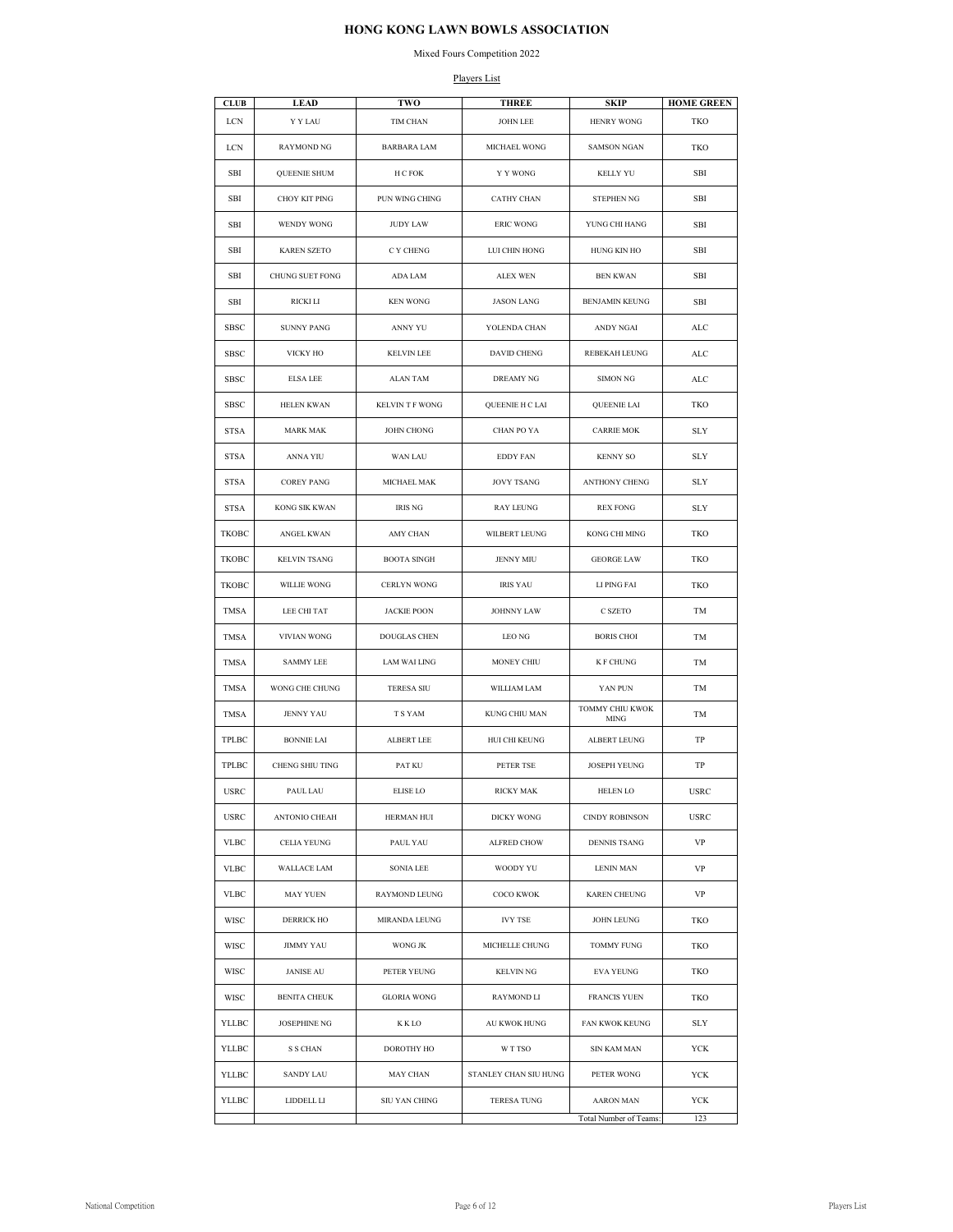Mixed Fours Competition 2022

1. Two bowls per player, 15 ends

2. Burnt end to be re-played.

3. Winner must notify results to LBA Office by email (competition@hklba.org) or fax (2577 5621) by 12:00 noon on the day following the match.

4. All matches must start on time unless otherwise agreed by the opponents and allowed by the Bye-laws. 5. LBA Office must be notified of any substitution prior to a match.

#### **2nd June 2022 (Thursday) at 7pm Round 1**

**Updated on 1st June, 2022**

| KOUNU 1           |                       | zna June 2022 (Thursday) at 7pm  |                      |              |          |     |                  |                        |                      |                        |                       |            |                                                      |
|-------------------|-----------------------|----------------------------------|----------------------|--------------|----------|-----|------------------|------------------------|----------------------|------------------------|-----------------------|------------|------------------------------------------------------|
| Ref Player 1      | Player 2              | Player 3                         | Player 4             | Club         | Score Vs |     |                  | Score Player 1         | Player 2             | Player 3               | Player 4              | Club       | Venue                                                |
| 101 S S CHAN      | DOROTHY HO            | W T TSO                          | <b>SIN KAM MAN</b>   | <b>YLLBC</b> | 18       |     | 13               | <b>JOANNE CHAN</b>     | <b>STEPHAINE LI</b>  | VITAS WU               | <b>BARRY HO</b>       | HKFC       | YCK (Changed to 11am, 1 June)                        |
| 102 PC WONG       | NG C.F. ALFRED        | POLLY MAK                        | <b>MANDY WONG</b>    | GBLBC        | 15       |     | 10 <sup>10</sup> | <b>ALICE CHAN</b>      | CHAN P.A.            | <b>IRENE CHOW</b>      | NICHOLAS TSANG        | HKCC       | VP (Changed to 5pm, 27 May)                          |
| 103 ANGEL KWAN    | AMY CHAN              | <b>WILBERT LEUNG</b>             | <b>KONG CHI MING</b> | TKOBC        | 13       |     | 11               | <b>BECKY TSE</b>       | <b>SK WONG</b>       | RITA CHAN              | <b>ESTHER MA</b>      |            | AWASG TKO (Changed to 3pm, 3 June)                   |
| 104 EDMOND CHAN   | <b>IRENE CHAN</b>     | <b>EMMIE WONG</b>                | <b>WARREN CHEUNG</b> | HKFC         | 20       |     | 12               | <b>ALBERT LO</b>       | SUSANNA LO           | HELEN CHEUNG           | JOHN NG               | CCC        | <b>HKFC</b> Outdoor<br>(Changed to 2:30pm, 4 June)   |
| 105 DAPHNE YEUNG  | <b>LEUNG KIM FUNG</b> | <b>JOANNE HO</b>                 | <b>KENT CHAN</b>     |              | 11       |     | 14               | <b>MIKE NG</b>         | <b>SYLVIA F Y HO</b> | <b>ANTHONY KAN</b>     | ANDY HUI              | <b>IRC</b> |                                                      |
| 106 CHERRY TSOI   | <b>KENNETH YIU</b>    | EVA YU                           | <b>ESMOND LEE</b>    | HKFC         | 22       |     | $\mathbf{3}$     | <b>IP YAU TONG</b>     | <b>CHAN TAK MING</b> | CHI HA                 | STANLEY WONG          |            | <b>HKFC</b> Indoor<br>KFLBC (Changed to 7pm, 1 June) |
| 107 LAM YUEN LING | <b>MIAN KWOK</b>      | SO YIU WAI                       | <b>KENNETH WONG</b>  | HKPBC        | 23       |     | $\overline{4}$   | PETER CHU              | <b>ELSEDA SHUM</b>   | <b>EE PIK LIN</b>      | ERIC LO               | ILBC       | <b>PSRC</b>                                          |
| 108 EMMY LUK      | <b>OUENTON IP</b>     | <b>MATO LAU</b>                  | <b>DESMOND LAI</b>   | HKYDT        | 11       |     |                  | 22 WILSON POON         | <b>KENNETH LO</b>    | <b>EVA SUEN</b>        | PHEOBY CHIU           | EC.        | VP (Changed to 2pm, 3 June)                          |
| 109 WONG SHU WAN  | <b>TRACY LEUNG</b>    | <b>LEUNG CHI YEE</b>             | <b>JOHNNY KWAN</b>   | ILBC -       | 25       |     | - 9              | <b>ANTONIO CHEAH</b>   | <b>HERMAN HUI</b>    | <b>DICKY WONG</b>      | <b>CINDY ROBINSON</b> | USRC       | Venue changed to TM                                  |
| 110 NIK CHEUNG    | <b>CINDY CHENG</b>    | <b>SUNNY WONG</b>                | <b>BILL SHUM</b>     | KBGC         | 24       |     | 2                | <b>ANN LAU</b>         | CONNIE LO            | C S TAM                | MICHEAL WAN           |            | GBLBC KBGC (Changed to 2:30pm, 2 June)               |
| 111 BENITA CHEUK  | <b>GLORIA WONG</b>    | <b>RAYMOND LI</b>                | <b>FRANCIS YUEN</b>  | <b>WISC</b>  | 16       |     | 15               | <b>JIMMY YAU</b>       | WONG JK              | MICHELLE CHUNG         | <b>TOMMY FUNG</b>     | WISC TKO   |                                                      |
| 112 JI YAN        | CAROL TSE             | <b>GARY LEUNG</b>                | K C CHING            | RС           | 14       |     |                  | <b>MARCO LEE</b>       | RENATA CHAN          | <b>OLIVIA LEE</b>      | <b>SEAN CHAN</b>      | HKPBC IRC  |                                                      |
|                   |                       |                                  |                      |              |          |     |                  |                        |                      |                        |                       |            |                                                      |
| 113 MAY YUEN      | <b>RAYMOND LEUNG</b>  | COCO KWOK                        | <b>KAREN CHEUNG</b>  | VLBC         | 21       |     |                  | 10 CHAN E HONG         | <b>GRACE CHENG</b>   | <b>FRANCIS YAU</b>     | WONG YIU HUNG         | ILBC       | <b>IVP</b>                                           |
| 114 JANICE CHUNG  | <b>RAYMOND YU</b>     | K C CHUNG                        | <b>ROLY TAM</b>      | LCN          | 15       |     | 10               | <b>CHENG SHIU TING</b> | PAT KU               | PETER TSE              | JOSEPH YEUNG          |            | TPLBC TKO (Changed to 5pm, 1 June)                   |
| 115 IMEN TANG     | ADA LAI               | ANGEL SO                         | ANTHONY SO           | CCC          | 18       |     | 8                | <b>TERESANG</b>        | <b>FRANCIS HUI</b>   | <b>CHRISTINE LEUNG</b> | <b>SIMON CHAN</b>     |            | GBLBC CCC Indoor (Changed to 7:30pm)                 |
| 116 DEREK CHAN    | <b>DAISY CHAN</b>     | <b>AUSTINE TAM</b>               | SIMON TO             | <b>HKPBC</b> |          |     |                  |                        |                      | Byc                    |                       |            | PSRC                                                 |
| 117 SAMMY LEE     | <b>LAM WAI LING</b>   | <b>UNNY CHAN</b>                 | K F CHUNG            | TMSA         | -9       |     |                  | 16 MARK MAK            | JOHN CHONG           | <b>HCK Y FUNG</b>      | <b>CARRIE MOK</b>     | STSA       | TM                                                   |
| 118 PHOEBE HO     | CHRISTINE YEUNG       | <b>STEPHEN SY</b>                | C T WONG             | <b>IKFC</b>  | 22       |     |                  | <b>VICKY HO</b>        | <b>KELVIN LEE</b>    | <b>DAVID CHENG</b>     | REBEKAH LEUNG         | SBSC       | <b>HKFC</b> Outdoor<br>(Changed to 7pm, 26 May)      |
| 119 WENDY WONG    | <b>JUDY LAW</b>       | <b>ERIC WONG</b>                 | YUNG CHI HANG        | SBI          | 13       | vs. |                  | 12 MARK LI             | <b>GORDON CHAN</b>   | M T LAM                | <b>EUNICE NG</b>      | HKCC       | SBI (Changed to 7:30pm, 30 May)                      |
| 120 GORAN FONG    | <b>MARGARET TONG</b>  | <b>PANG SHU KEE</b>              | <b>GEORGE LEUNG</b>  | HKPBC        | 11       |     |                  | 12 SANDY WONG          | TOM CHOY             | WU KIN CHUNG           | <b>SANDY HO</b>       | LCN -      | <b>PSRC</b>                                          |
| 121 AUDREY LAI    | <b>ABBIE CHAN</b>     | HUGO NG                          | LANGLEY AU YEUNG     | HKYDT        | 18       |     | 10               | <b>TERESA CHEUNG</b>   | JUNE OLSSON          | ALAN OLSSON            | WAYNE WONG            | HKCC       | VP (Changed to 4pm, 5 June)                          |
| 122 AMELIA CHAN   | YAU LAI YIN           | P F WONG                         | <b>THOMAS LAU</b>    | CdeR         | 11       |     | 19               | <b>JASON CHOW</b>      | <b>YU YEE SIN</b>    | <b>GLORIA HA</b>       | LYNDON SHAM           |            | HKYDT CdeR Indoor (Changed to 7pm, 5 June)           |
| 123 SANDY LAU     | MAY CHAN              | STANLEY CHAN SIU HUNG PETER WONG |                      | YLLBC        | 21       |     | 12               | <b>KONG SIK KWAN</b>   | IRIS NG              | <b>RAY LEUNG</b>       | REX FONG              | STSA       | <b>YCK</b>                                           |
| 124 PETE SZE      | <b>LISA CHUI</b>      | <b>JOE POON</b>                  | NG TIM BO            | CLBC         | 12       |     |                  | 13 RAYMOND NG          | <b>BARBARA LAM</b>   | <b>MICHAEL WONG</b>    | <b>SAMSON NGAN</b>    | <b>LCN</b> | <b>NP</b>                                            |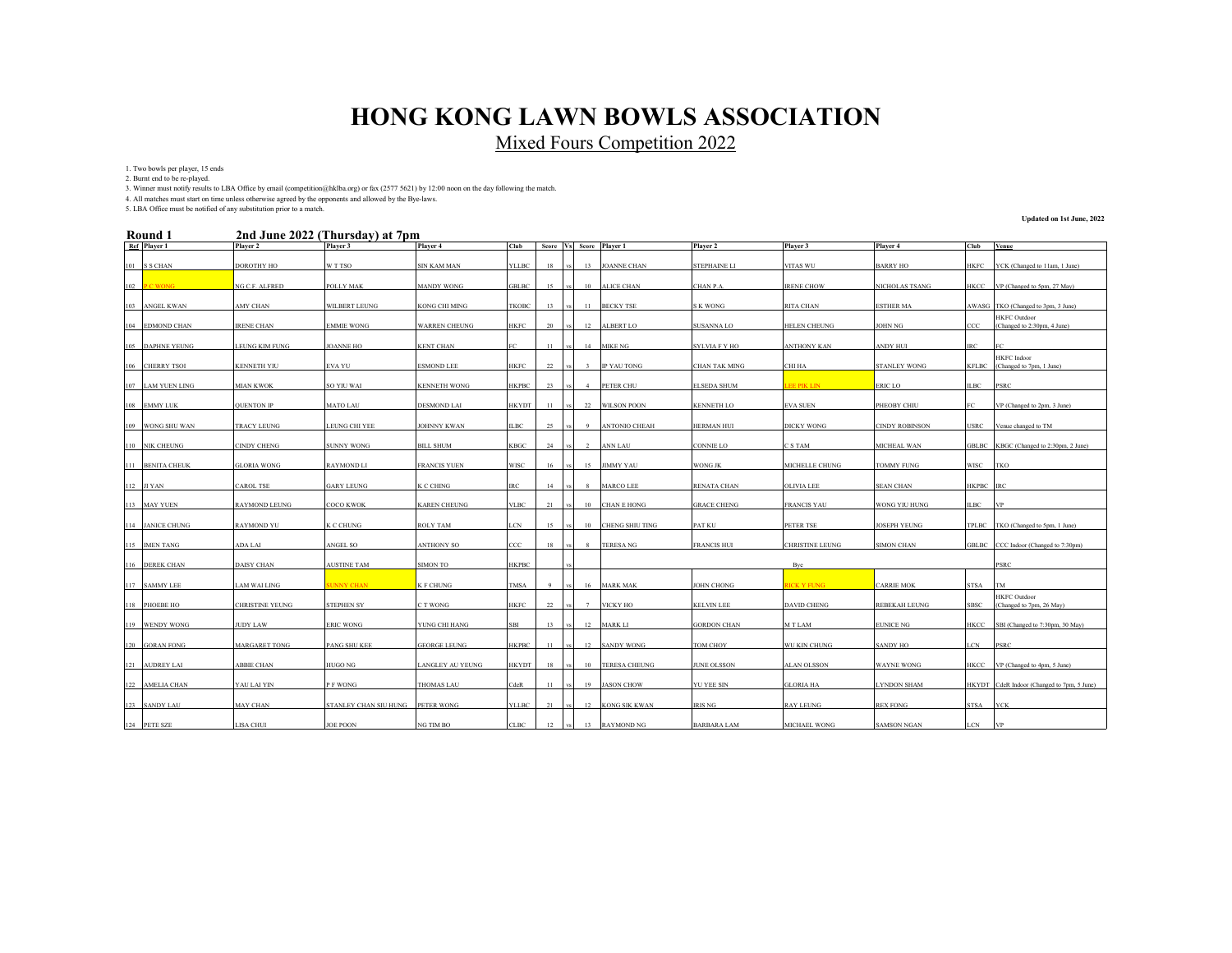Mixed Fours Competition 2022

1. Two bowls per player, 15 ends

2. Burnt end to be re-played.

3. Winner must notify results to LBA Office by email (competition@hklba.org) or fax (2577 5621) by 12:00 noon on the day following the match.

4. All matches must start on time unless otherwise agreed by the opponents and allowed by the Bye-laws. 5. LBA Office must be notified of any substitution prior to a match.

#### **2nd June 2022 (Thursday) at 7pm Round 1**

**Updated on 1st June, 2022**

| KOUHU 1             |                     | 2 Hu June 2022 (Thursuay) at 7 pm |                       |                        |                |             |                |                         |                       |                    |                      |               |                                              |
|---------------------|---------------------|-----------------------------------|-----------------------|------------------------|----------------|-------------|----------------|-------------------------|-----------------------|--------------------|----------------------|---------------|----------------------------------------------|
| Ref Player 1        | Player 2            | Player 3                          | Player 4              | <b>Club</b>            |                |             |                | Score Vs Score Player 1 | Player 2              | Player 3           | Player 4             | Club          | Venue                                        |
| 125 JOSEPHINE NG    | K K LO              | <b>INCENT WONG</b>                | <b>FAN KWOK KEUNG</b> | YLLBC                  | 27             | $_{\rm VS}$ | 7              | PAUL LAU                | <b>ELISE LO</b>       | <b>RICKY MAK</b>   | <b>HELEN LO</b>      | <b>USRC</b>   | <b>SLY</b>                                   |
| 126 HUNG WING NAM   | DAVID CHEUNG        | <b>MAGGIE CHAN</b>                | NONTY LAU             | AYFP                   | 10             |             |                | 12 LEE CHI TAT          | <b>JACKIE POON</b>    | <b>JOHNNY LAW</b>  | C SZETO              | TMSA          | SLY (Changed to 7:15pm, 1 June)              |
| 127 ANGELA YEUNG    | LITZ CHEUNG         | <b>FANNY NGAI</b>                 | CHU SIK YUEN          | FSLBC                  | 17             |             | -9             | <b>ALEX LEE</b>         | <b>JAMIE TAM</b>      | <b>NICKY LAI</b>   | <b>GARY KWAN</b>     |               | HKYDT VP (Changed to 6pm, 31 May)            |
| 128 ERICA LEUNG     | <b>EUNG CHUN WO</b> | <b>JESSIE LAM</b>                 | O B ADEM              | FC                     | 12             |             | 9              | <b>CELINA LEUNG</b>     | ROXY HO               | M S CHUNG          | PHILIP CHAN          | HKFC          | - IFC                                        |
| 129 JUDE YEUNG      | <b>BARRY LAI</b>    | <b>DEBBIE CHAN</b>                | <b>LO KA HING</b>     | <b>ABC</b>             | 14             |             |                | 13 WILLIE WONG          | <b>CERLYN WONG</b>    | <b>FOMMY WONG</b>  | LI PING FAI          |               | TKOBC TKO (Changed to 7pm, 3 June)           |
| 130 WONG CHE CHUNG  | <b>TERESA SIU</b>   | WILLIAM LAM                       | YAN PUN               | <b>TMSA</b>            | 17             |             |                | 13 VESTA CHUNG          | <b>SUNNY WONG WY</b>  | <b>KEN NG</b>      | <b>MAGGIE CHENG</b>  | GBLBC TM      |                                              |
| 131 KAREN LAM       | PETER CHAN          | CENYS FUNG                        | DICK LI               | AYFP                   | 15             |             |                | 11 BEN YUEN             | <b>TERRENCE TAM</b>   | <b>JAIMEE MO</b>   | MAGGIE SO            | FC            | <b>SLY</b>                                   |
| 132 JOANNE LEUNG    | <b>LARRY CHAU</b>   | KIT HUI                           | <b>JASON LI</b>       | FC.                    |                |             |                |                         |                       | Byc                |                      |               |                                              |
| 133 MATTHEW LEE     | RAPHAEL CHAN        | PHYLLIS WONG                      | K H WONG              | HKFC                   | 18             |             | -9             | <b>JANISE AU</b>        | PETER YEUNG           | KELVIN NG          | <b>EVA YEUNG</b>     | WISC          | <b>HKFC</b> Outdoor                          |
| 134 DENNIS YIU      | ZITA CHAN           | <b>JORDI LO</b>                   | <b>ROBIN CHOK</b>     | ccc                    | 21             |             | $\overline{4}$ | <b>Y Y LAU</b>          | TIM CHAN              | <b>JOHN LEE</b>    | <b>HENRY WONG</b>    | LCN           | CCC Indoor                                   |
| 135 AMY CHOI        | PO TING HEI         | <b>JAMES PO</b>                   | <b>JASON CHOI</b>     | KCC                    | 31             |             | 4              | <b>PATRICK HO</b>       | CHEUNG MAN KEUNG      | ANGEL HUNG         | HA YUNG KUEN         |               | AWASG KCC (Changed to 3pm, 3 June)           |
| 136 GIGI HO         | <b>ERIC WONG</b>    | YING WING LI                      | ANNIE YEUNG           | KCC                    | -8             |             |                | 18 ANGIE HUI            | <b>ANKIE KWAN</b>     | <b>JOE LAI</b>     | <b>BOBBY WONG</b>    |               | GBLBC KCC (Changed to 7:30pm)                |
| 137 QUEENIE SHUM    | H C FOK             | Y Y WONG                          | KELLY YU              | <b>SBI</b>             | 12             | vs          |                | 13 RICKI LI             | <b>KEN WONG</b>       | <b>JASON LANG</b>  | BENJAMIN KEUNG       | SBI           | SBI (Changed to 7:30pm, 2 June)              |
| 138 S M CHEUNG      | <b>EMILY SIU</b>    | <b>SZETO WAI CHING</b>            | K L MAN               | $_{\tiny{\text{CSD}}}$ | 11             | $_{\rm VS}$ |                | 18 JENNY YAU            | T S YAM               | KUNG CHIU MAN      | TOMMY CHIU KWOK MING |               | TMSA Venue changed to IE                     |
| 139 HELEN CHAN      | <b>CANDY NG</b>     | CHOW KIN HOI                      | RAYMOND HO            | CdeR                   | 15             | $_{\rm VS}$ | 16             | <b>SHIRLEY MA</b>       | <b>MAY POON</b>       | <b>WALTER KWOK</b> | <b>DICKY MAK</b>     | HKFC          | CdeR Outdoor<br>(Changed to 7:30pm, 14 June) |
| 140 PAUL LEE        | <b>DANIEL HO</b>    | LAM CHUNG LAU                     | BONNIE LAM            | CCC                    | 20             | vs I        |                | 11 GERRY YIM            | <b>DANNY LEUNG</b>    | <b>SHADOW LAW</b>  | <b>STANLEY LUK</b>   | HKFC          | CCC Indoor (Changed to 4pm)                  |
| 141 PAUL KWOK       | <b>SANDRA HO</b>    | <b>MANDY HO</b>                   | <b>ANNIE TAM</b>      | CdeR                   | 11             | $_{\rm VS}$ |                | 15 LINDA LEE            | <b>CHENG MAI YUNG</b> | <b>BENNY IM</b>    | IP TAK KWONG         | FC            | CdeR Indoor<br>(Changed to 7:30pm)           |
| 142 LAU CHI HO      | ALI CHAN            | <b>CAMIL LEI</b>                  | <b>HO KWOK KEUNG</b>  | <b>FSLBC</b>           | $\overline{4}$ |             |                | 23 ALAN YUEN            | <b>CANDY LEUNG</b>    | <b>JAMES TANG</b>  | <b>DESMOND HAU</b>   | KCC           | <b>VP</b>                                    |
| 143 LAM WAI HUNG    | <b>CAMMY HAU</b>    | <b>LAU YEE KAN</b>                | <b>KATE CHEUNG</b>    | ABC                    | 19             |             |                | 14 ANTHONY YIP          | <b>INDY LAU</b>       | <b>STANLEY LAI</b> | ALEX LEUNG           | $_{\rm{CCC}}$ |                                              |
| 144 CHUNG SUET FONG | ADA LAM             | <b>ALEX WEN</b>                   | <b>BEN KWAN</b>       | SBI                    | 26             |             |                | 10 TSUI TONG YONG       | <b>CANDY AU</b>       | YAU KA KWONG       | <b>WILLIAM WONG</b>  |               | GLBC SBI (Changed to 2pm)                    |
| 145 BIANCA SZETO    | <b>ARNOLD LEUNG</b> | <b>REX LO</b>                     | <b>HEIDEN LEUNG</b>   | HKYDT                  | $\overline{9}$ | VS.         |                | 18 EDNA LAU             | YOANNE WONG           | <b>DANNY WONG</b>  | <b>TERENCE LUK</b>   | CdeR          | <b>VP</b>                                    |
| 146 PETER SO        | MICHELLE TUNG       | KEVIN HO                          | <b>FRANK IP</b>       | KBGC                   | 13             | vs I        |                | 17 PAUL LEE             | <b>ERIC LAM</b>       | <b>CARRIE TAM</b>  | POWELL CHENG         | FC            | <b>KBGC</b>                                  |
| 147 SUNNY PANG      | ANNY YU             | YOLENDA CHAN                      | ANDY NGAI             | SBSC                   | -9             | vs I        |                | 15 CANDY TSE            | OLIVIA TANG           | Y C LEE            | <b>STEVEN LEE</b>    | LCN           | ALC                                          |
| 148 FIONA CHEUNG    | <b>ALBERT KWOK</b>  | <b>ESTHER CHAN</b>                | F.C. LI               | GBLBC                  |                |             |                |                         |                       | Byc                |                      |               |                                              |
|                     |                     |                                   |                       |                        |                |             |                |                         |                       |                    |                      |               |                                              |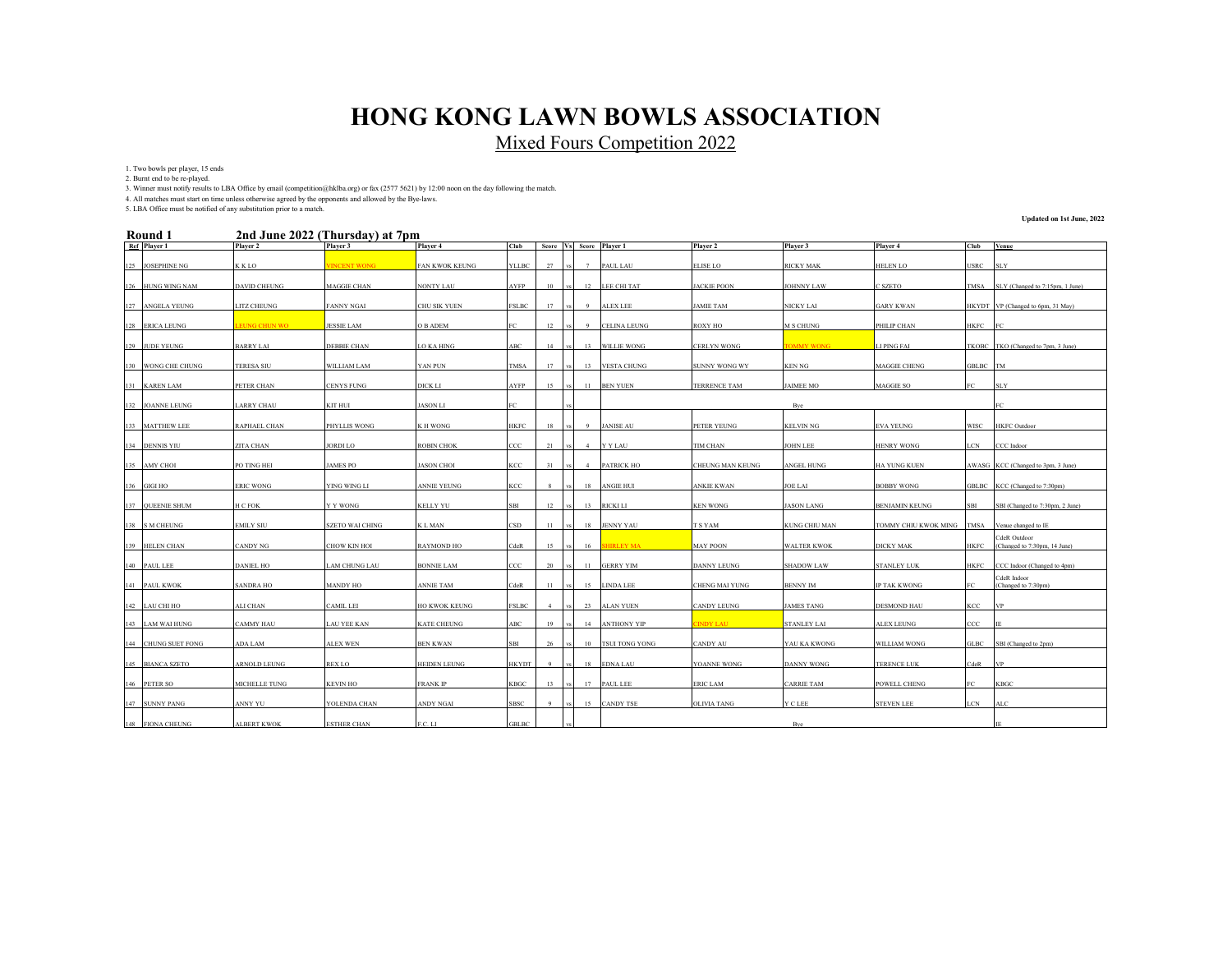Mixed Fours Competition 2022

1. Two bowls per player, 15 ends

2. Burnt end to be re-played.

3. Winner must notify results to LBA Office by email (competition@hklba.org) or fax (2577 5621) by 12:00 noon on the day following the match.

4. All matches must start on time unless otherwise agreed by the opponents and allowed by the Bye-laws. 5. LBA Office must be notified of any substitution prior to a match.

#### **2nd June 2022 (Thursday) at 7pm Round 1**

**Updated on 1st June, 2022**

| KOUNG 1<br>zna June 2022 (Thursday) at 7pm |                   |                       |                     |                     |              |                |      |                |                         |                        |                        |                      |              |                                            |
|--------------------------------------------|-------------------|-----------------------|---------------------|---------------------|--------------|----------------|------|----------------|-------------------------|------------------------|------------------------|----------------------|--------------|--------------------------------------------|
|                                            | Ref Player 1      | Player 2              | Player 3            | Player 4            | Club         |                |      |                | Score Vs Score Player 1 | Player 2               | Player 3               | Player 4             | Club         | Venue                                      |
|                                            | 149 RUBY LAI      | <b>BILL LO</b>        | <b>BRIAN LEE</b>    | DAVID P Y NG        | KBGC         | 18             | vs   | 7              | <b>FONDA LAW</b>        | LITA LEE               | PRISCILLA LAM          | <b>RAYMOND AU</b>    | <b>HKFC</b>  | <b>KBGC</b>                                |
|                                            | 150 H K MAN       | <b>SALINA WONG</b>    | H P TING            | K W LEUNG           | CSD          | 15             | vs   | 10             | <b>COREY PANG</b>       | MICHAEL MAK            | <b>JOVY TSANG</b>      | <b>ANTHONY CHENG</b> | <b>STSA</b>  | TKO (Changed to 3pm)                       |
|                                            | 151 DOMINIC KWONG | <b>CHARLENE KWONG</b> | <b>CYNTHIA CHAN</b> | <b>NELSON WAN</b>   | ccc          | 20             | vs   | 12             | <b>HELEN KWAN</b>       | <b>KELVIN T F WONG</b> | <b>OUEENIE H C LAI</b> | <b>QUEENIE LAI</b>   | <b>SBSC</b>  | CCC Indoor                                 |
|                                            | 152 KEN FONG      | YUNSE HA              | <b>ADRIAN YAU</b>   | <b>TONY CHEUNG</b>  | <b>HKFC</b>  | 16             | vs   | 10             | <b>CONNIE CHUNG</b>     | <b>HANNAH HA</b>       | <b>TIMOTHY OR</b>      | <b>MOBIN YAU</b>     | <b>HKFC</b>  | HKFC Indoor<br>(Changed to 7pm, 30 May)    |
|                                            | 153 SIMON CHUNG   | <b>RACHEL SIU</b>     | MICHAEL CF CHEUNG   | PETE LEUNG          | <b>ILBC</b>  | 10             | vs   |                | 19 KELVIN TSANG         | <b>BOOTA SINGH</b>     | <b>JENNY MIU</b>       | <b>GEORGE LAW</b>    | <b>TKOBC</b> | Venue changed to TM<br>(Changed to 7:30pm) |
|                                            | 154 DERRICK HO    | <b>MIRANDA LEUNG</b>  | <b>IVY TSE</b>      | <b>JOHN LEUNG</b>   | <b>WISC</b>  | -6             | vs.  |                | 15 KAREN SZETO          | C Y CHENG              | LUI CHIN HONG          | HUNG KIN HO          | SBI          | TKO (Changed to 7pm, 13 June)              |
|                                            | 155 JENNIFER WONG | <b>BARRY NGAI</b>     | <b>DAVID TSE</b>    | <b>JOHNNY FAN</b>   | <b>KBGC</b>  | 21             | vs.  | -6             | <b>CELIA YEUNG</b>      | PAUL YAU               | <b>ALFRED CHOW</b>     | <b>DENNIS TSANG</b>  | <b>VLBC</b>  | <b>KBGC</b>                                |
|                                            | 156 ELEANOR LAU   | <b>MAX LEE</b>        | LO HIU YING         | <b>EMILY CHAN</b>   | <b>HKYDT</b> |                |      |                |                         |                        | Byc                    |                      |              |                                            |
|                                            | 157 PEGGY FAI     | <b>YUMI WONG</b>      | <b>FRANKIE SIU</b>  | <b>TERENCE LEE</b>  | <b>HKFC</b>  | 16             | vs.  | 11             | <b>BONNIE LAI</b>       | <b>ALBERT LEE</b>      | HUI CHI KEUNG          | ALBERT LEUNG         | <b>TPLBC</b> | HKFC Indoor<br>(changed to 7pm, 6 June)    |
|                                            | 158 LIDDELL LI    | <b>SIU YAN CHING</b>  | <b>TERESA TUNG</b>  | <b>AARON MAN</b>    | <b>YLLBC</b> | 33             | vs   | $\overline{1}$ | <b>ELSA LEE</b>         | <b>ALAN TAM</b>        | <b>DREAMY NG</b>       | <b>SIMON NG</b>      | SBSC         | Venue changed to SLY                       |
|                                            | 159 JOHN LI       | <b>ANTONIA YIU</b>    | CANDY NG            | <b>RANDAL CHU</b>   | <b>CLBC</b>  | $\overline{7}$ | vs   |                | 11 FRED MAN             | <b>SINDY LEE</b>       | <b>ANDREA LEUNG</b>    | PETER K W CHAN       | KBGC VP      |                                            |
|                                            | 160 KENNY KWAN    | <b>MAY WONG</b>       | <b>HONDA SUNG</b>   | YIU FUK MING        | <b>LCN</b>   | 10             | vs.  |                | 15 ANNA YIU             | <b>WAN LAU</b>         | <b>EDDY FAN</b>        | <b>KENNY SO</b>      | <b>STSA</b>  | <b>TKO</b>                                 |
|                                            | 161 JAMES MAK     | <b>BETTY TSE</b>      | <b>VINCENT LAU</b>  | <b>STEVE YAN</b>    | <b>HKJC</b>  | 14             | vs l | 15             | <b>FION YU</b>          | <b>BARRY LAI</b>       | PERCY CHAN             | <b>LI MING SUM</b>   | BFC          | SLY (Changed to 6pm, 2 June)               |
|                                            | 162 WALLACE LAM   | <b>SONIA LEE</b>      | WOODY YU            | <b>LENIN MAN</b>    | <b>VLBC</b>  | 12             | vs 1 |                | 16 KENNETH FUNG         | <b>EDMUND YIU</b>      | <b>CAMILLA LEUNG</b>   | <b>WILSON KWONG</b>  | HKFC         | VP (Changed to 7:30pm, 10 June)            |
|                                            | 163 SANLEY WONG   | <b>KENNETH SO</b>     | <b>SHARON KUOK</b>  | <b>PATRICK KWOK</b> | <b>ILBC</b>  | 16             | vs   | 10             | <b>VIVIAN WONG</b>      | <b>DOUGLAS CHEN</b>    | <b>LEO NG</b>          | <b>BORIS CHOI</b>    | <b>TMSA</b>  | VP (Changeg to 2pm, 3 June)                |
|                                            | 164 CHOY KIT PING | <b>PUN WING CHING</b> | <b>CATHY CHAN</b>   | <b>STEPHEN NG</b>   | <b>SBI</b>   |                |      |                |                         |                        | Byc                    |                      |              | <b>SBI</b>                                 |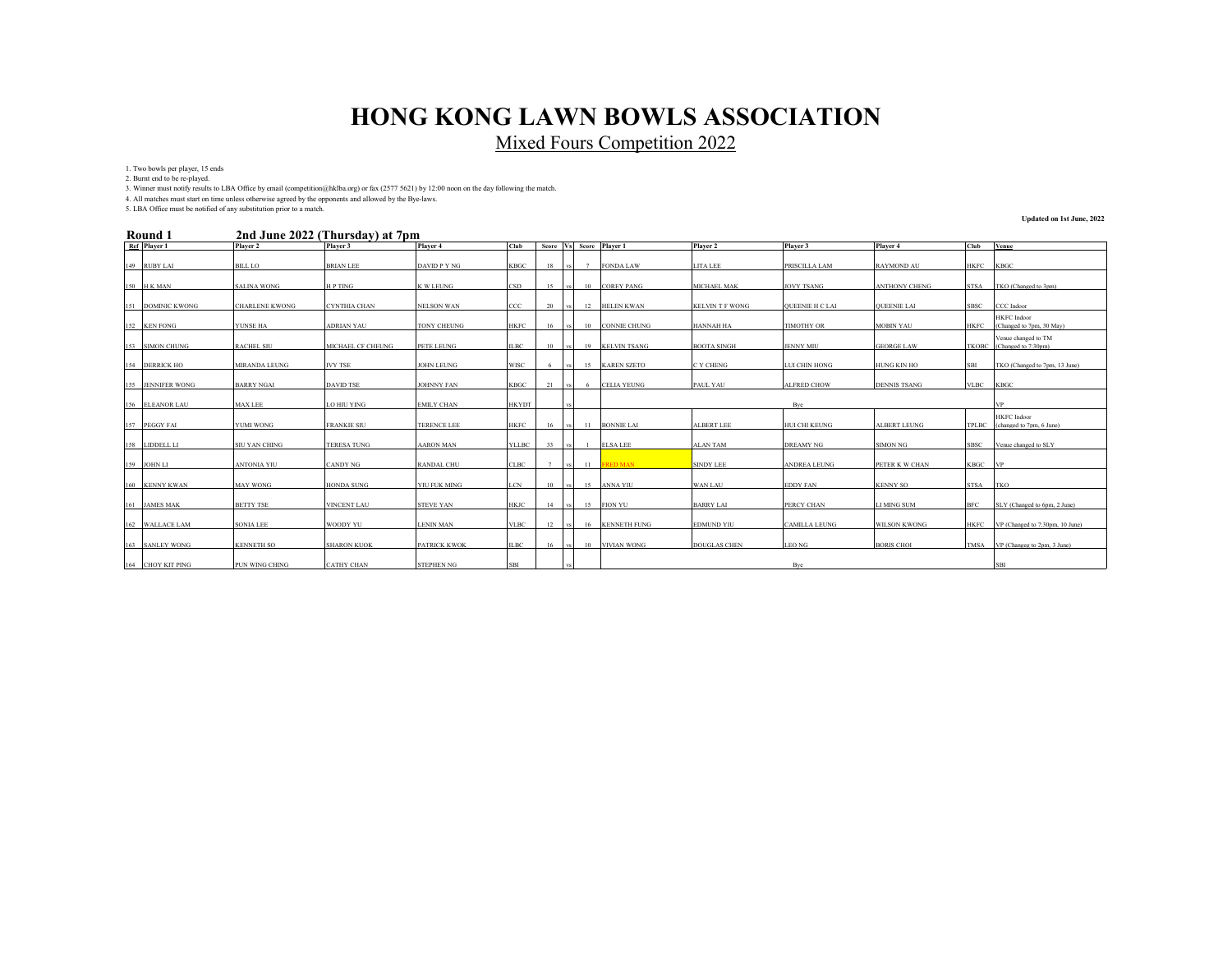Mixed Fours Competition 2022

1. Two bowls per player, 15 ends 2. Burnt end to be re-played.

3. Winner must notify results to LBA Office by email (competition@hklba.org) or fax (2577 5621) by 12:00 noon on the day following the match.<br>4. All matches must start on time unless otherwise agreed by the opponents and a

5. LBA Office must be notified of any substitution prior to a match.

**Updated on 16 June, 2022**

|     | Round 2             |                        | 16th June 2022 (Thursday) at 7pm |                      |              |                  |    |                         |                    |                       |                       |             |                                        |
|-----|---------------------|------------------------|----------------------------------|----------------------|--------------|------------------|----|-------------------------|--------------------|-----------------------|-----------------------|-------------|----------------------------------------|
|     | Ref Player 1        | Player 2               | Player 3                         | Player 4             | Club         |                  |    | Score Vs Score Player 1 | Player 2           | Player 3              | Player 4              | Club        | <b>Venue</b>                           |
|     | 201 EDMOND CHAN     | <b>IRENE CHAN</b>      | <b>EMMIE WONG</b>                | <b>WARREN CHEUNG</b> | HKFC         | 14               | 15 | LINDA LEE               | K CHAN             | <b>BENNY IM</b>       | <b>IP TAK KWONG</b>   | FC.         | <b>HKFC</b> Outdoor                    |
|     | 202 MARK MAK        | <b>JOHN CHONG</b>      | CHAN PO YA                       | <b>CARRIE MOK</b>    | <b>STSA</b>  | 16               |    | <b>JOSEPHINE NG</b>     | K K LO             | AU KWOK HUNG          | <b>FAN KWOK KEUNG</b> | YLLBC SLY   |                                        |
|     | 203 JUDE YEUNG      | <b>BARRY LAI</b>       | DEBBIE CHAN                      | <b>LO KA HING</b>    | ABC          | 25               | 13 | <b>KAREN LAM</b>        | PETER CHAN         | <b>CENYS FUNG</b>     | <b>DICK LI</b>        | <b>AYFP</b> | <b>TKO</b>                             |
|     | 204 LAM WAI HUNG    | <b>CAMMY HAU</b>       | <b>LAU YEE KAN</b>               | <b>KATE CHEUNG</b>   | ABC          |                  | 19 | <b>CHERRY TSOI</b>      | <b>KENNETH YIU</b> | <b>RON LAI</b>        | <b>ESMOND LEE</b>     | <b>HKFC</b> |                                        |
|     | 205 CHARLES SO      | <b>MAY POON</b>        | <b>WALTER KWOK</b>               | <b>DICKY MAK</b>     | HKFC         |                  |    | AMY CHOI                | PO TING HEI        | AMES PO               | <b>JASON CHOI</b>     | KCC.        | HKFC Indoor (Changed to 7:30pm)        |
|     | 206 JENNIFER WONG   | <b>BARRY NGAI</b>      | <b>DAVID TSE</b>                 | <b>JOHNNY FAN</b>    | <b>KBGC</b>  |                  | 11 | LIDDELL LI              | SIU YAN CHING      | <b>TERESA TUNG</b>    | <b>AARON MAN</b>      |             | YLLBC KBGC (Changed to 6:30pm, 23 June |
|     | 207 PEGGY FAI       | YUMI WONG              | <b>FRANKIE SIU</b>               | TERENCE LEE          | HKFC         | 22               |    | FION YU                 | <b>BARRY LAI</b>   | PERCY CHAN            | LI MING SUM           | <b>BFC</b>  | HKFC Indoor                            |
|     |                     |                        | SO YIU WAI                       |                      | HKPBC        |                  |    |                         |                    |                       |                       |             |                                        |
|     | 208 LAM YUEN LING   | <b>MIAN KWOK</b>       |                                  | <b>KENNETH WONG</b>  |              |                  |    | <b>SANDY LAU</b>        | <b>MAY CHAN</b>    | STANLEY CHAN SIU HUNG | <b>PETER WONG</b>     | YLLBC PSRC  |                                        |
|     | 209 S S CHAN        | DOROTHY HO             | W T TSO                          | SIN KAM MAN          | YLLBC        | 17               | 13 | <b>MAY YUEN</b>         | RAYMOND LEUNG      | COCO KWOK             | <b>KAREN CHEUNG</b>   |             | VLBC YCK (Changed to 7pm, 13 June)     |
|     | 210 CHUNG SUET FONG | ADA LAM                | <b>ALEX WEN</b>                  | <b>BEN KWAN</b>      | SRI          |                  | 14 | <b>RUBY LAI</b>         | BILL LO            | <b>BRIAN LEE</b>      | DAVID P Y NG          | KBGC        | SBI                                    |
|     | 211 WONG SHU WAN    | <b>TRACY LEUNG</b>     | LEUNG CHI YEE                    | <b>JOHNNY KWAN</b>   | <b>ILBC</b>  |                  | 16 | CANDY TSE               | <b>OLIVIA TANG</b> | Y C LEE               | <b>STEVEN LEE</b>     | LCN         | ALC (Changed to 6pm, 10 June)          |
|     | 212 JI YAN          | <b>CAROL TSE</b>       | <b>GARY LEUNG</b>                | K C CHING            | IRC          |                  | 22 | <b>IMEN TANG</b>        | ADA LAI            | <b>NGEL SO</b>        | <b>ANTHONY SO</b>     | ccc         | IRC (Changed to 7:30pn                 |
|     | 213 DOMINIC KWONG   | <b>CHARLENE KWONG</b>  | CYNTHIA CHAN                     | <b>NELSON WAN</b>    | ccc          | 19               |    | <b>JOSEPH LEE</b>       | NG C.F. ALFRED     | POLLY MAK             | <b>MANDY WONG</b>     |             | GBLBC CCC Indoor                       |
|     | 214 ANGIE HUI       | <b>ANKIE KWAN</b>      | <b>JOE LAI</b>                   | <b>BOBBY WONG</b>    | GBLBC        |                  | 21 | <b>WILSON POON</b>      | <b>KENNETH LO</b>  | <b>EVA SUEN</b>       | PHEOBY CHIU           | EC          | Venue changed to IF                    |
|     | 215 WENDY WONG      | <b>JUDY LAW</b>        | <b>ERIC WONG</b>                 | YUNG CHI HANG        | SBI          |                  | 15 | <b>KENNETH FUNG</b>     | EDMUND YIU         | CAMILLA LEUNG         | WILSON KWONG          |             | HKFC SBI (Changed to 7:30pm, 16 June)  |
|     | 216 EDNA LAU        | YOANNE WONG            | <b>DANNY WONG</b>                | <b>TERENCE LUK</b>   | CdeR         | $_{11}$          | 16 | LEE CHI TAT             | <b>ACKIE POON</b>  | <b>JOHNNY LAW</b>     | C SZETO               | <b>TMSA</b> | CdeR Indoor                            |
|     | 217 KAREN SZETO     | C Y CHENG              | LUI CHIN HONG                    | HUNG KIN HO          | SBI          | 23               |    | <b>SANDY WONG</b>       | <b>TOM CHOY</b>    | WU KIN CHUNG          | <b>SANDY HO</b>       | LCN         | SBI                                    |
|     | 218 KEN FONG        | YUNSE HA               | ADRIAN YAU                       | <b>TONY CHEUNG</b>   | HKFC         |                  | 12 | <b>ASON CHOW</b>        | YU YEE SIN         | <b>GLORIA HA</b>      | <b>LYNDON SHAM</b>    |             | HKYDT HKFC Indoor                      |
|     | 219 CHOY KIT PING   | PUN WING CHING         | CATHY CHAN                       | <b>STEPHEN NG</b>    | SBI          |                  | 14 | <b>JENNY YAU</b>        | <b>SYAM</b>        | KUNG CHIU MAN         | TOMMY CHIU KWOK MING  | <b>TMSA</b> | <b>SBI</b>                             |
|     | 220 MATTHEW LEE     | RAPHAEL CHAN           | PHYLLIS WONG                     | K H WONG             | HKFC         |                  |    | <b>FIONA CHEUNG</b>     | <b>ALBERT KWOK</b> | <b>STHER CHAN</b>     | F.C. LI               |             | GBLBC HKFC Outdoo                      |
|     | 221 RAYMOND NG      | <b>BARBARA LAM</b>     | <b>MICHAEL WONG</b>              | <b>SAMSON NGAN</b>   | LCN          |                  | 14 | <b>JOANNE LEUNG</b>     | ARRY CHAU          | KIT HUI               | <b>JASON LI</b>       |             | enue changed ot VF                     |
|     | 222 NIK CHEUNG      | <b>CINDY CHENG</b>     | <b>SUNNY WONG</b>                | <b>BILL SHUM</b>     | KBGC         | 20               |    | PAUL LEE                | <b>DANIEL HO</b>   | AM CHUNG LAU          | <b>BONNIE LAM</b>     | ccc         | KBGC                                   |
|     |                     |                        |                                  |                      |              |                  |    |                         |                    |                       |                       |             |                                        |
| 223 | <b>RED MAN</b>      | <b>SINDY LEE</b>       | ANDREA LEUNG                     | PETER K W CHAN       | KBGC         |                  |    | <b>IATE WING H</b>      | <b>ERIC LAM</b>    | <b>CARRIE TAM</b>     | POWELL CHENG          |             | <b>KBGC</b>                            |
|     | 224 AUDREY LAI      | <b>N CHUNG</b>         | HUGO NG                          | LANGLEY AU YEUNG     | <b>HKYDT</b> | 21               | 10 | <b>RICKILI</b>          | <b>KEN WONG</b>    | <b>JASON LANG</b>     | <b>BENJAMIN KEUNG</b> | SBI         | <b>VP</b>                              |
|     | 225 WONG CHE CHUNG  | <b>TERESA SIU</b>      | WILLIAM LAM                      | YAN PUN              | <b>TMSA</b>  | 17               | 13 | <b>JANICE CHUNG</b>     | <b>RAYMOND YU</b>  | K C CHUNG             | <b>ROLY TAM</b>       | LCN         | TM (Changed to 7pm, 14 June)           |
|     | 226 ALAN YUEN       | <b>CANDY LEUNG</b>     | <b>JAMES TANG</b>                | <b>DESMOND HAU</b>   | KCC          | 10 <sup>10</sup> | 13 | <b>ELEANOR LAU</b>      | <b>MAX LEE</b>     | <b>EVIN FU</b>        | <b>EMILY CHAN</b>     | HKYDT KCC   | /enue changed to VP                    |
|     | 227 HK MAN          | <b>SALINA WONG</b>     | H P TING                         | <b>K W LEUNG</b>     | <b>CSD</b>   | 17               | 16 | <b>BENITA CHEUK</b>     | <b>GLORIA WONG</b> | RAYMOND LI            | <b>FRANCIS YUEN</b>   | WISC        |                                        |
|     | 228 DENNIS YIU      | ZITA CHAN              | <b>JORDI LO</b>                  | <b>ROBIN CHOK</b>    | ccc          | 20               | 11 | <b>ANGELA YEUNG</b>     | LITZ CHEUNG        | <b>FANNY NGAI</b>     | CHU SIK YUEN          |             | FSLBC CCC Indoor                       |
|     | 229 PHOEBE HO       | <b>CHRISTINE YEUNG</b> | <b>STEPHEN SY</b>                | C T WONG             | HKFC         |                  | 14 | <b>SANLEY WONG</b>      | <b>KENNETH SO</b>  | <b>SHARON KUOK</b>    | <b>PATRICK KWOK</b>   | <b>ILBC</b> | HKFC Outdoor (Changed to 7pm, 23 June) |
|     | 230 KELVIN TSANG    | <b>BOOTA SINGH</b>     | <b>JENNY MIU</b>                 | <b>GEORGE LAW</b>    | ТКОВС        | 15               | 11 | MIKE NG                 | SYLVIA F Y HO      | <b>ANTHONY KAN</b>    | <b>ANDY HUI</b>       | <b>IRC</b>  | TKO                                    |
|     | 231 ANGEL KWAN      | AMY CHAN               | WILBERT LEUNG                    | KONG CHI MING        | TKOBC        | 24               |    | ERICA LEUNG             | EUNG CHUN WO       | <b>JESSIE LAM</b>     | O B ADEM              |             | TKO                                    |
|     | 232 DEREK CHAN      | DAISY CHAN             | <b>AUSTINE TAM</b>               | SIMON TO             | HKPBC        |                  | 25 | <b>ANNA YIU</b>         | <b>WAN LAU</b>     | <b>EDDY FAN</b>       | <b>KENNY SO</b>       | <b>STSA</b> | PSRC                                   |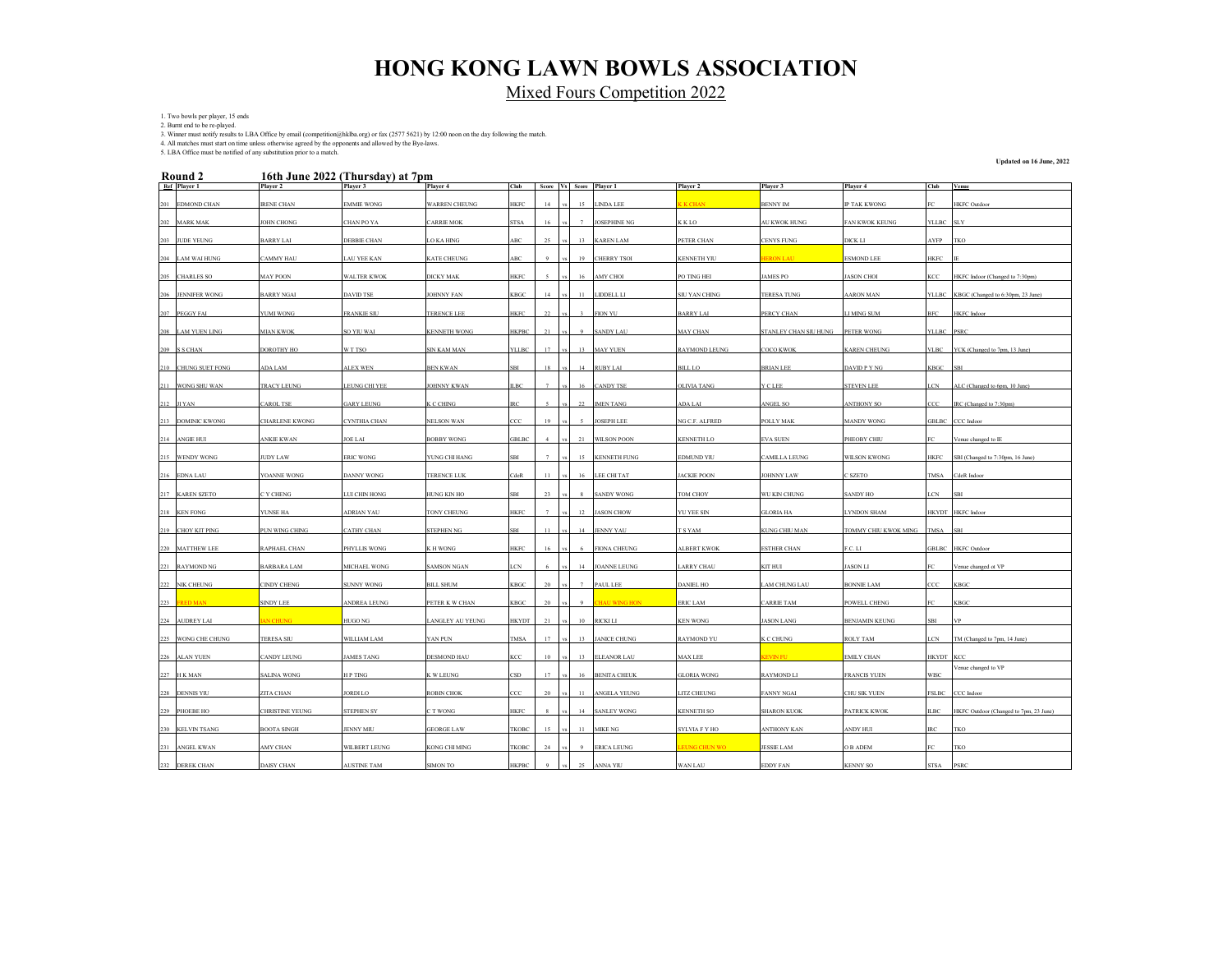Mixed Fours Competition 2022

1. Two bowls per player, 15 ends

2. Burnt end to be re-played.

3. Winner must notify results to LBA Office by email (competition@hklba.org) or fax (2577 5621) by 12:00 noon on the day following the match.

4. All matches must start on time unless otherwise agreed by the opponents and allowed by the Bye-laws. 5. LBA Office must be notified of any substitution prior to a match.

#### **28th June 2022 (Tuesday) at 7pm Round 3**

**Updated on 24 June, 2022**

| Round 5             |                       | 28th June 2022 (Tuesday) at 7pm |                           |              |     |      |                |                         |                       |                     |                     |              |                                      |
|---------------------|-----------------------|---------------------------------|---------------------------|--------------|-----|------|----------------|-------------------------|-----------------------|---------------------|---------------------|--------------|--------------------------------------|
| Ref Player 1        | Player 2              | Player 3                        | Player 4                  | Club         |     |      |                | Score Vs Score Player 1 | Player 2              | Player 3            | Player 4            | Club         | Venue                                |
|                     |                       |                                 |                           |              |     |      |                |                         |                       |                     |                     |              |                                      |
| 301 ELEANOR LAU     | <b>MAX LEE</b>        | <b>LO HIU YING</b>              | <b>EMILY CHAN</b>         | HKYDT        | 17  | VS.  | 7              | <b>MARK MAK</b>         | <b>JOHN CHONG</b>     | <b>CHAN PO YA</b>   | <b>CARRIE MOK</b>   | STSA         | <b>IVP</b>                           |
|                     |                       |                                 |                           |              |     |      |                |                         |                       |                     |                     |              |                                      |
| 302 KELVIN TSANG    | <b>BOOTA SINGH</b>    | <b>JENNY MIU</b>                | <b>GEORGE LAW</b>         | TKOBC        | 21  |      | -9             | <b>NIK CHEUNG</b>       | <b>CINDY CHENG</b>    | <b>SUNNY WONG</b>   | <b>BILL SHUM</b>    | KBGC         | <b>TKO</b>                           |
|                     |                       |                                 |                           |              |     |      |                |                         |                       |                     |                     |              |                                      |
| 303 JENNY YAU       | T S YAM               | <b>KUNG CHIU MAN</b>            | TOMMY CHIU KWOK MING TMSA |              |     |      | 19             | <b>IMEN TANG</b>        | ADA LAI               | ANGEL SO            | <b>ANTHONY SO</b>   | CCC          | TM (Changed to 7:30pm)               |
|                     |                       |                                 |                           |              |     |      |                |                         |                       |                     |                     |              |                                      |
| 304 JOANNE LEUNG    | <b>LARRY CHAU</b>     | KIT HUI                         | <b>JASON LI</b>           |              | 22  |      | 8              | <b>JUDE YEUNG</b>       | <b>BARRY LAI</b>      | <b>DEBBIE CHAN</b>  | <b>LO KA HING</b>   | ABC          | FC.                                  |
|                     |                       |                                 |                           |              |     |      |                |                         |                       |                     |                     |              |                                      |
| 305 JENNIFER WONG   | <b>BARRY NGAI</b>     | <b>DAVID TSE</b>                | <b>JOHNNY FAN</b>         | <b>KBGC</b>  | 7   |      | 25             | PEGGY FAI               | <b>YUMI WONG</b>      | <b>FRANKIE SIU</b>  | <b>TERENCE LEE</b>  | <b>HKFC</b>  | KBGC (Changed to 4pm, 28 June)       |
|                     |                       |                                 |                           |              |     |      |                |                         |                       |                     |                     |              |                                      |
|                     |                       |                                 |                           |              |     |      |                |                         |                       |                     |                     |              |                                      |
| 306 ANNA YIU        | WAN LAU               | <b>EDDY FAN</b>                 | <b>KENNY SO</b>           | <b>STSA</b>  | 15  |      | 10             | H K MAN                 | <b>SALINA WONG</b>    | <b>HPTING</b>       | K W LEUNG           | CSD          | SLY (Changed to 7pm, 27 June)        |
|                     |                       |                                 |                           |              |     |      |                |                         |                       |                     |                     |              | CCC Indoor                           |
| 307 DOMINIC KWONG   | <b>CHARLENE KWONG</b> | <b>KEVIN CHAN</b>               | <b>CYNTHIA CHAN</b>       | ccc          | 20  |      | 16             | LEE CHI TAT             | <b>JACKIE POON</b>    | <b>JOHNNY LAW</b>   | C SZETO             | TMSA         | (Changed to 7pm, 29 June)            |
|                     |                       |                                 |                           |              |     |      |                |                         |                       |                     |                     |              |                                      |
| 308 DENNIS YIU      | ZITA CHAN             | <b>JORDI LO</b>                 | <b>ROBIN CHOK</b>         | $_{\rm CCC}$ | 16  |      | 15             | <b>JASON CHOW</b>       | YU YEE SIN            | <b>GLORIA HA</b>    | <b>LYNDON SHAM</b>  |              | HKYDT CCC Indoor (Changed to 7:30pm) |
|                     |                       |                                 |                           |              |     |      |                |                         |                       |                     |                     |              |                                      |
| 309 WONG CHE CHUNG  | <b>TERESA SIU</b>     | <b>WILLIAM LAM</b>              | YAN PUN                   | <b>TMSA</b>  | 10  | vs I | 18             | <b>AMY CHOI</b>         | PO TING HEI           | <b>JAMES PO</b>     | <b>JASON CHOI</b>   | KCC          | TM (Changed to 7:30pm)               |
|                     |                       |                                 |                           |              |     |      |                |                         |                       |                     |                     |              |                                      |
| 310 KAREN SZETO     | C Y CHENG             | LUI CHIN HONG                   | <b>HUNG KIN HO</b>        | SBI          | 14  |      | - 9            | <b>FRED MAN</b>         | <b>SINDY LEE</b>      | <b>ANDREA LEUNG</b> | PETER K W CHAN      | KBGC         | SBI (Changed to 7:30pm)              |
|                     |                       |                                 |                           |              |     |      |                |                         |                       |                     |                     |              |                                      |
| 311 ANGEL KWAN      | <b>AMY CHAN</b>       | <b>WILBERT LEUNG</b>            | <b>KONG CHI MING</b>      | TKOBC        | 21  | vs I | - 6            | <b>LAM YUEN LING</b>    | <b>MIAN KWOK</b>      | <b>DENNIE YUEN</b>  | SO YIU WAI          | HKPBC TKO    |                                      |
|                     |                       |                                 |                           |              |     |      |                |                         |                       |                     |                     |              |                                      |
| 312 CHERRY TSOI     | <b>KENNETH YIU</b>    | EVA YU                          | <b>ESMOND LEE</b>         | <b>HKFC</b>  | 27  |      | $\overline{4}$ | <b>LINDA LEE</b>        | <b>CHENG MAI YUNG</b> | <b>BENNY IM</b>     | <b>IP TAK KWONG</b> | FC.          | <b>HKFC</b> Indoor                   |
|                     |                       |                                 |                           |              |     |      |                |                         |                       |                     |                     |              | <b>HKFC</b> Outdoor                  |
| 313 KENNETH FUNG    | <b>EDMUND YIU</b>     | <b>CAMILLA LEUNG</b>            | <b>WILSON KWONG</b>       | HKFC         | -11 |      | 18             | <b>S S CHAN</b>         | <b>DOROTHY HO</b>     | W T TSO             | <b>SIN KAM MAN</b>  | <b>YLLBC</b> | (Changed to 7:30pm, 29 June)         |
|                     |                       |                                 |                           |              |     |      |                |                         |                       |                     |                     |              |                                      |
| 314 AUDREY LAI      | <b>ABBIE CHAN</b>     | <b>HUGO NG</b>                  | <b>LANGLEY AU YEUNG</b>   | <b>HKYDT</b> | 14  |      | -8             | <b>SANLEY WONG</b>      | <b>KENNETH SO</b>     | <b>SHARON KUOK</b>  | <b>PATRICK KWOK</b> | <b>ILBC</b>  | <b>VP</b>                            |
|                     |                       |                                 |                           |              |     |      |                |                         |                       |                     |                     |              |                                      |
| 315 CHUNG SUET FONG | ADA LAM               | <b>ALEX WEN</b>                 | <b>BEN KWAN</b>           | <b>SBI</b>   | 13  |      | 14             | <b>WILSON POON</b>      | <b>KENNETH LO</b>     | <b>EVA SUEN</b>     | PHEOBY CHIU         | FC           | <b>SBI</b>                           |
|                     |                       |                                 |                           |              |     |      |                |                         |                       |                     |                     |              | <b>HKFC</b> Outdoor                  |
| 316 MATTHEW LEE     | <b>RAPHAEL CHAN</b>   | <b>PHYLLIS WONG</b>             | <b>KH WONG</b>            | <b>HKFC</b>  | 14  |      |                | <b>CANDY TSE</b>        | <b>OLIVIA TANG</b>    | Y C LEE             | <b>STEVEN LEE</b>   | <b>LCN</b>   | (Changed to 5pm, 29 June)            |
|                     |                       |                                 |                           |              |     |      |                |                         |                       |                     |                     |              |                                      |